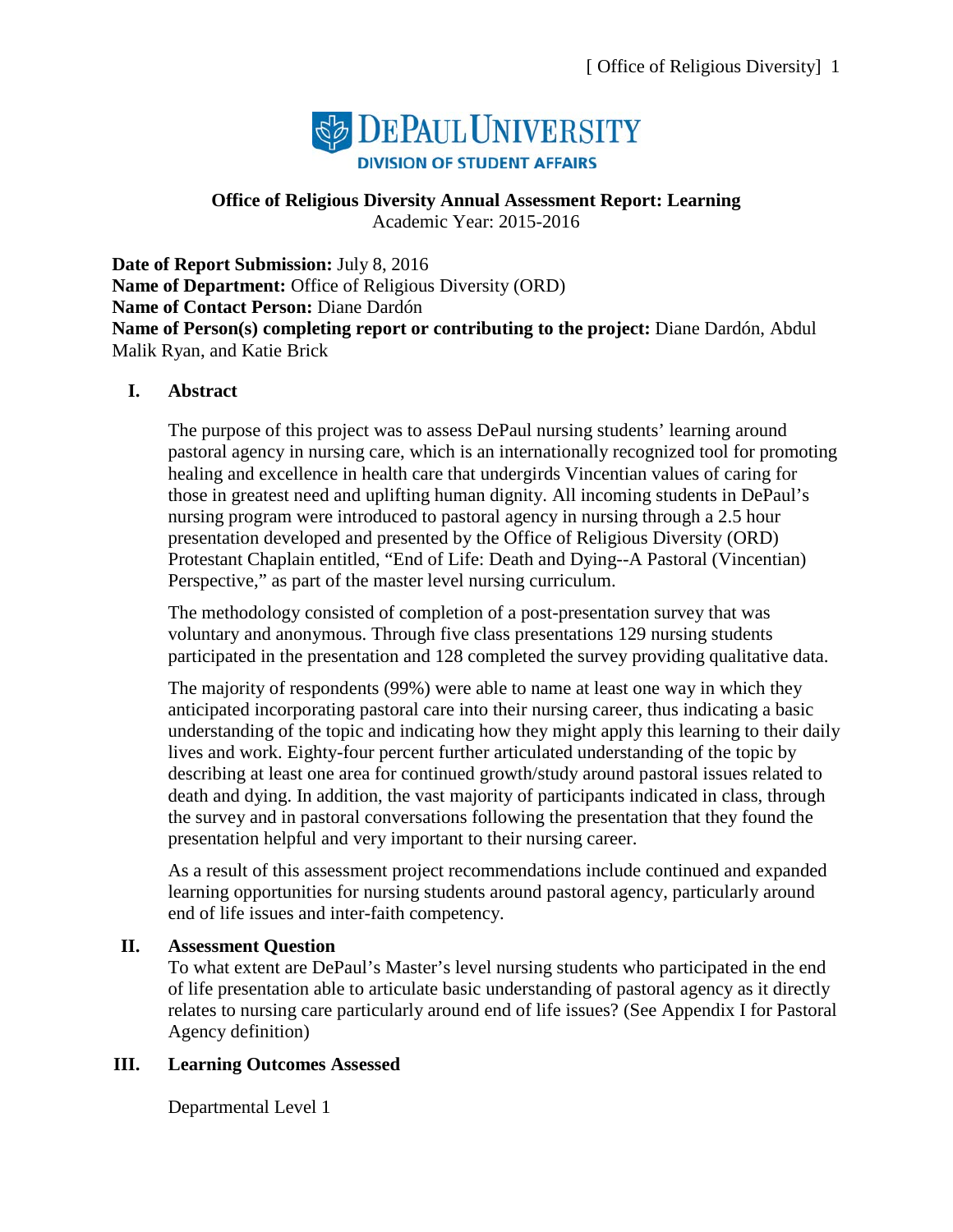Students who participate in Office of Religious Diversity programs will integrate their spiritual/religious/philosophical traditions and beliefs into their daily lives.

Program Level 1

Students who participate in the Office of Religious Diversity educational programming will apply what they learned to their daily life and world understanding.

#### **IV. Introduction & Context University Context**

This project focused on learning among Master's level nursing students at DePaul University. The ORD Protestant Chaplain was invited by School of Nursing faculty to speak to nursing students about end of life issues specifically from a pastoral perspective. An entire class period (2.5 hours) was devoted to this topic through which curricular and co-curricular learning unfolded, Vincentian values in nursing were expounded upon, and material critical to real-life pastoral nursing care was introduced. The curricular presentation was given to five new cohort classes that met during fall and winter quarters. (See Appendix II for curricular topics)

This project specifically assessed learning around "specialized knowledge and skills from within a specific discipline" (University Goal 1) while also integrating learning through curricular and co-curricular partners (University Goal 5). In addition, this project was congruent with the Vision 2018 goals and objectives that call for enhancing academic quality and supporting educational innovation (Goal 1) and strengthening connections between curricular and co-curricular programs (Goal 3, Objective 3A).

This assessment project directly correlated to Divisional Learning Outcome 1 that stresses integration and application of knowledge "across curricular and co-curricular experiences in order to advance academic, personal and career growth."

Finally this project contributed to the Office of Religious Diversity goals by specifically assessing students' abilities to "apply what they learned to their daily life and world understanding." This project also uplifted the departmental commitment to collaboration throughout the university.

### **Supporting Scholarship**

This assessment project grew out of extensive, current and growing research and literature stressing the importance of incorporating pastoral agency into nursing and training of nurses. This literature guided the development of the end of life presentation curriculum and informed the assessment for the project.

According to the International Journal of Psychiatry in Medicine 2003 article, "The Quantity and Quality of Research on Religion and Spirituality in Four Major Gerontology Journals Between 1985 and 2002," there has been a huge rise in conversations and literature around the importance of spirituality in health care. Authors Andrew Weaver, Laura Flannelly and Adrienne Strock explain that this movement began around 1985 (p. 41) and continues today with particular attention given to specific healthcare issues such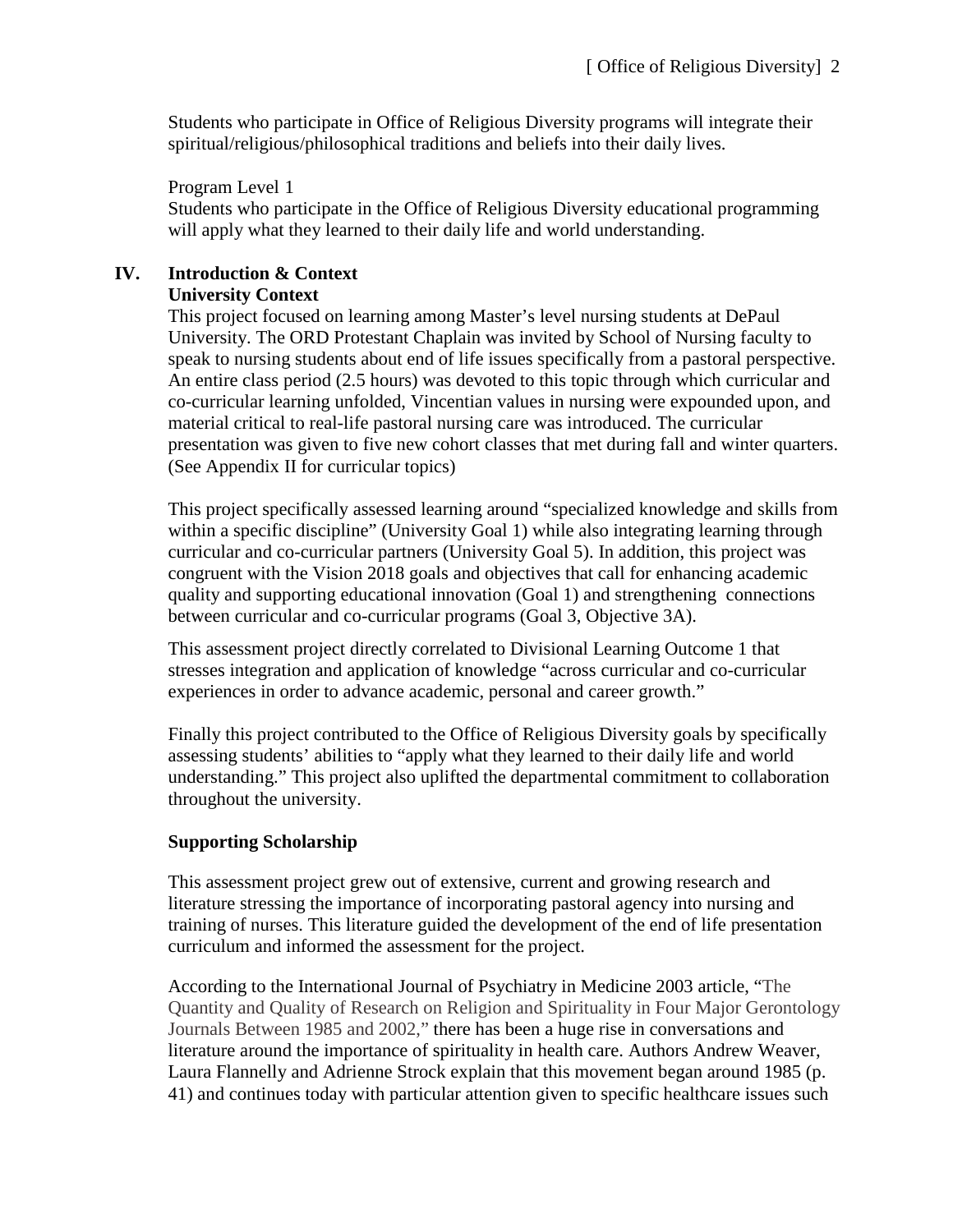as palliative care. Most recently, Oxford University Press published a series of books in conjunction with the Hospice and Palliative Nurses Association that focuses on nursing issues relating to death and dying. The latest volume, *Spiritual, Religious, and Cultural Aspects of Care (*2016), was just released this year and in the final chapter authors Valerie Cotter and Anessa Foxwell state the following:

Providing holistic palliative care requires a broad range of skills. Astute management of physical symptoms and a solid command of technical skills must be matched with an ability to provide psychosocial and spiritual care for patients and families at a time of great vulnerability. To nurture these latter skills, nurses should continually reflect on and evaluate their own hopes, beliefs, and biases and identify how these factors influence their care. (p. 110)

The psychosocial and spiritual care for patients and their families as well as nurses' selfcare were the very topics addressed through the end of life presentation offered by ORD staff to DePaul's nursing students. The need for and challenges around addressing such issues is also articulated in a 2007 study presented in the Holistic Practice Journal, "Do Pastoral Care Providers Recognize Nurses as Spiritual Care Providers?".

Holistic nursing practice guidelines harness and incorporate the power of evidence-based practice, new and changing healing modalities, and alternative and complimentary therapies. However, in spite of the recent proliferation of literature on spirituality and spiritual care, intrinsic and extrinsic barriers continue to inhibit the advancement of the spiritual dimension in clinical settings. Intrinsic barriers often relate to nurses' attitudes toward spiritual care, educational preparation, and comfort level with giving spiritual care. (Cavendish, Edelman, Naradovy, Bajo, Perosi and Lanza, p. 94)

The study goes on to explain that hospital chaplains understand that nurses and chaplains face many of the same issues and that chaplains generally perceive nurses to be on the front line of providing spiritual care. However, chaplains also recognize that nurses may not have the training, attitude or personal grounding to provide effective spiritual care. (Cavendish, Edelman, Naradovy, Bajo, Perosi and Lanza, p. 95)

For nursing students at DePaul University who participated in the end of life presentation, this training has begun and the results of the assessment project indicated the ability for these students to understand ways in which they can bring pastoral agency into their careers as well as their desire for additional training in this area.

This assessment project also drew upon the training and expertise of the ORD Protestant Chaplain, which includes Clinical Pastoral Care training as well as Hospice Training and twenty years of pastoral care in parish and campus ministry settings and under circumstances of everyday life as well as in community crises. The chaplain integrates pastoral care theory of accompaniment into her work as well as the service model of pastoral care that focuses on the holistic needs of the patient/client as well as the family, friends, and support systems/care takers. The work of Carol Taylor and Susan Walker around compassion and compassionate care heavily influence the chaplain's work also. In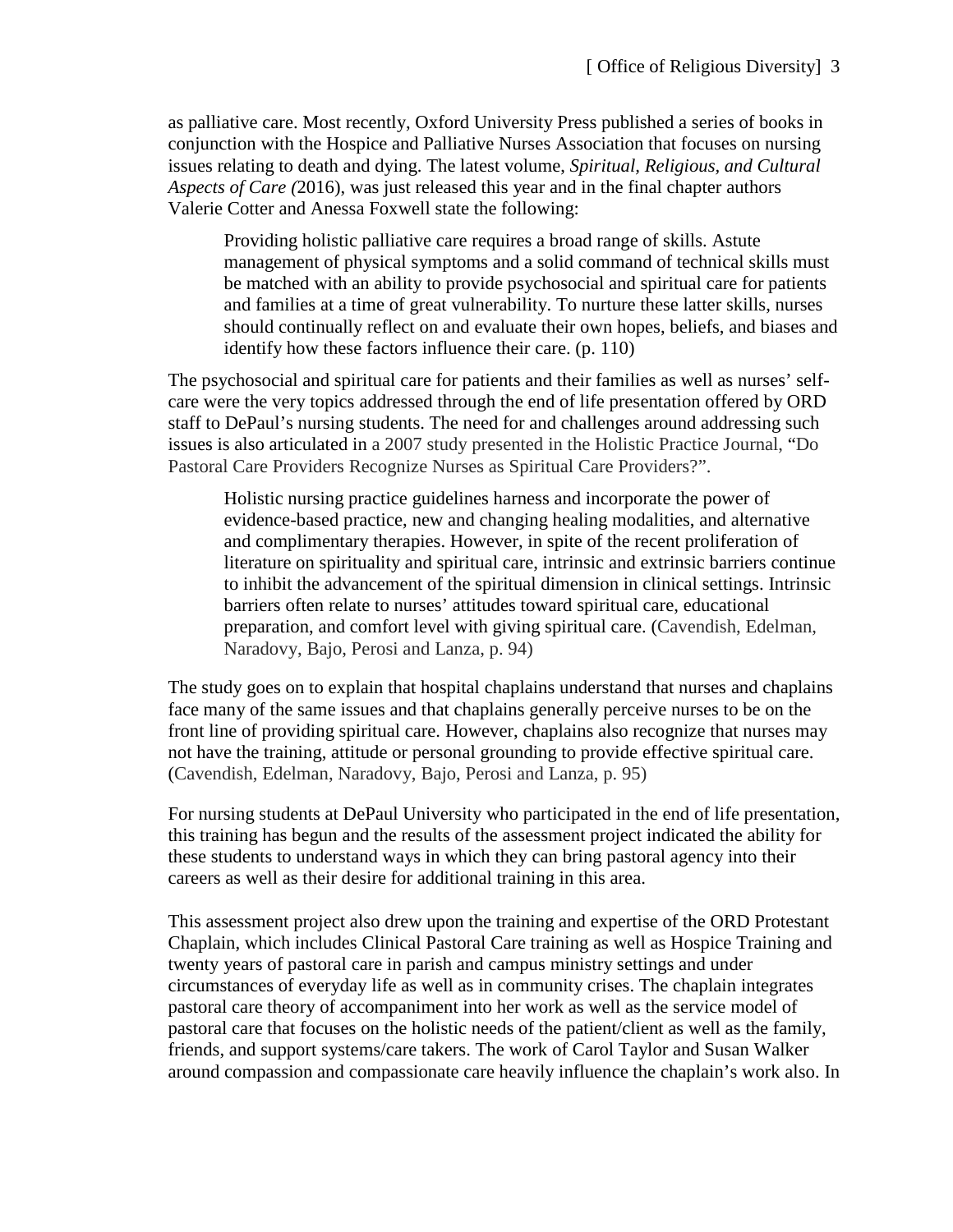addition the chaplain drew upon her scholarship in Vincentian and Catholic values that were integrated into the curriculum.

(Works Cited in Appendix VII)

#### **V. Data Collection & Methodology Data Collection**

Data for this project was collected through a post-presentation survey (see Appendix III). The survey asked two specific questions that qualitatively measured learning outcomes. The post-presentation questions directly correlated to the program learning outcomes by seeking responses that indicated students' abilities to articulate whether or not they gleaned a basic understanding of pastoral agency in nursing so that they might apply these new concepts to their work.

Every student who enrolls in DePaul's Master's level nursing program enters into a learning cohort, which moves through a series of core courses together. For the past two years the end of life presentation was integrated into the curriculum of one of the first cohort courses. Therefore, the larger population and the specific student sample were the same and consisted of all students who entered as new students in DePaul's 2015-16 School of Nursing program.

One hundred and twenty nine students were present in the five classes during which the end of life presentation was offered. Of these students, 128 chose to complete the survey.

#### **Data Analysis**

The data gleaned from the surveys was analyzed by the ORD Protestant Chaplain after it was collated and recorded in its raw state by ORD support staff.

The data was analyzed by coding student responses for answers that matched the curricular content presented in the classroom (See Appendix II). Successful learning was achieved if students were able to identify at least one element from the presentation that they anticipated they would apply to their nursing work. A second way in which success was measured came through students' abilities to describe one topic that was introduced in the presentation which they wanted to further explore. Students who were able to identify a way in which they could incorporate elements of pastoral agency into their nursing work and describe information for further study as directly correlated to the curricular presentation successfully displayed a basic understanding of pastoral agency in nursing.

#### **Participant Consent**

At the beginning of the learning experience students were informed that they would be asked to participate in an anonymous post-presentation survey. They were informed that completion of the survey was optional.

Following the presentation students were invited to complete the surveys and were reminded that taking the survey was optional with all responses remaining anonymous. Students were also told that the survey information would be used for the purpose of the assessment project and for further development of presentation materials.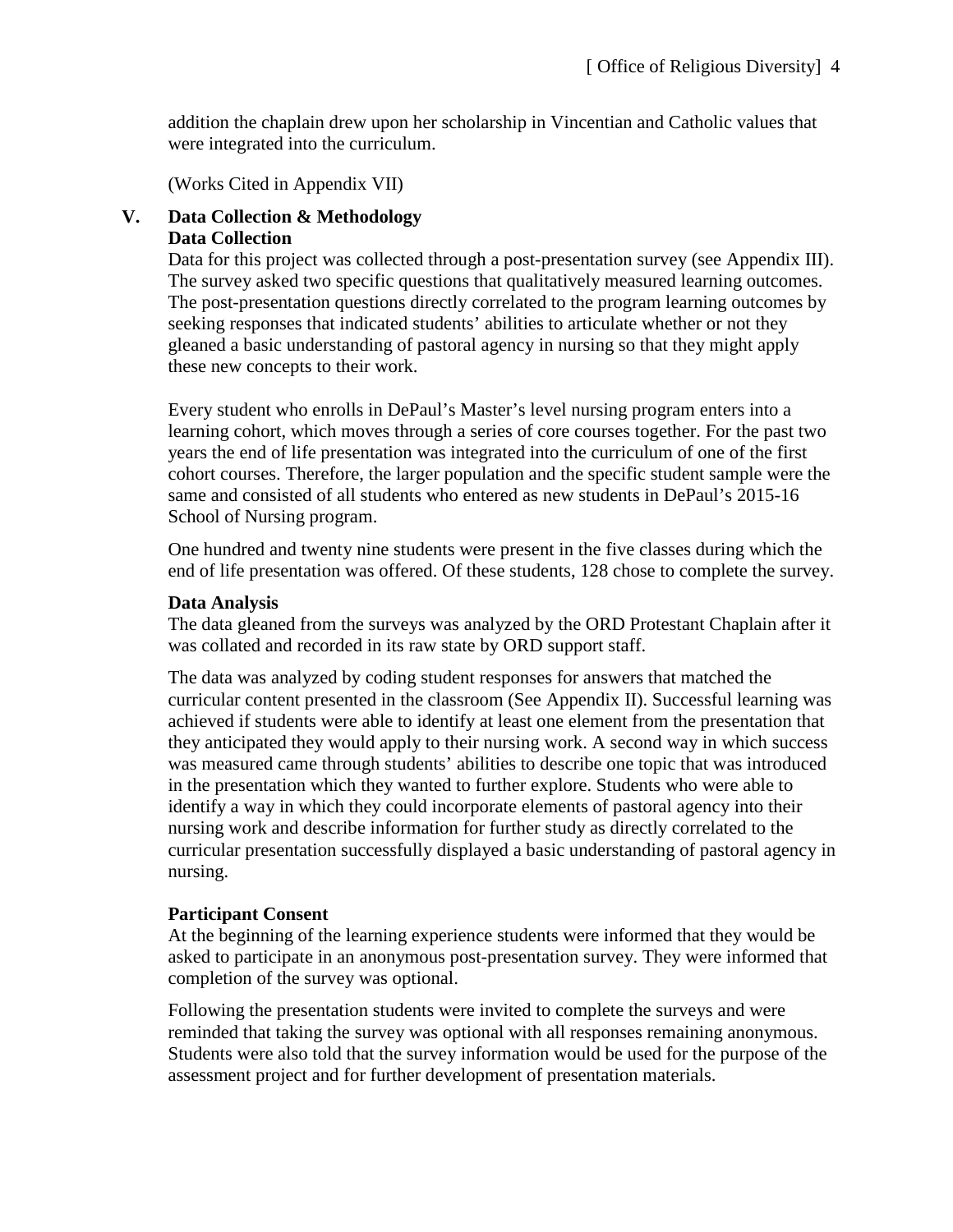Students who agreed to complete the survey were informed that their consent to participate in the anonymous assessment project would be indicated by their submission of the completed survey.

The surveys did not include or ask for identifying information.

Raw data from each survey was collated and entered into a spreadsheet. Once entered the data was reviewed to ensure accuracy and completeness. Spreadsheets are stored in a private and secure digital file and hard copies of the surveys will be destroyed upon completion of the project.

### **VI. Data & Results**

A total of 129 students participated in the end of life presentation. All were invited to participate in the assessment project by completing the post-presentation survey. One hundred and twenty eight students chose to participate in the project, yielding a 99% response rate. However, each assessment question yielded differing response rates as 99% responded to the first survey question but only 93% (119 students) responded to the second assessment question.

All participants in this project were Master's level students enrolled in DePaul's nursing program. The assessment project was based on responses provided by nursing students who were in the seventh week of their first core course in the two-year nursing program.

One hundred twenty five (98%) respondents were able to identify at least one way in which pastoral agency could be integrated into their work. The majority of these (2 students) indicated specific ways in which pastoral agency would be integrated into their work during end of life situations.

The following represent appropriate responses to survey questions:

*Please describe at least one way in which you see yourself engaging in pastoral caretaking in your work as a nurse, particularly when dealing with patients, family members and others who are dealing with death and end of life issues.*

**Response Samples** (full list of responses found in Appendix IV)

*Curricular topics: Characteristics/Tasks of Pastoral Agent/Pastoral Caregiver*

Listening, empathy, encouragement.

- The way we give care, implementing empathy, compassion, knowledge of other religions etc. Just being there for the patients 100%
- Holistic care of a patient especially in the face of death

Nursing is not all about academics. The real part of nursing is about being there for the people and helping them with everything, not just the physical.

*Curricular topic: Vincentian values in nursing*

Care for the whole person. Dignity of life and death

Dignity, respect, compassion- these are all things nurses can bring

# *Curricular topic: Caring for the caretaker*

Take care of yourself and to be aware of everything around you. It will help me shape the way I perform my job and shape the kind of nurse I want to be.

Communicate with patients and each other to provide culturally competent care.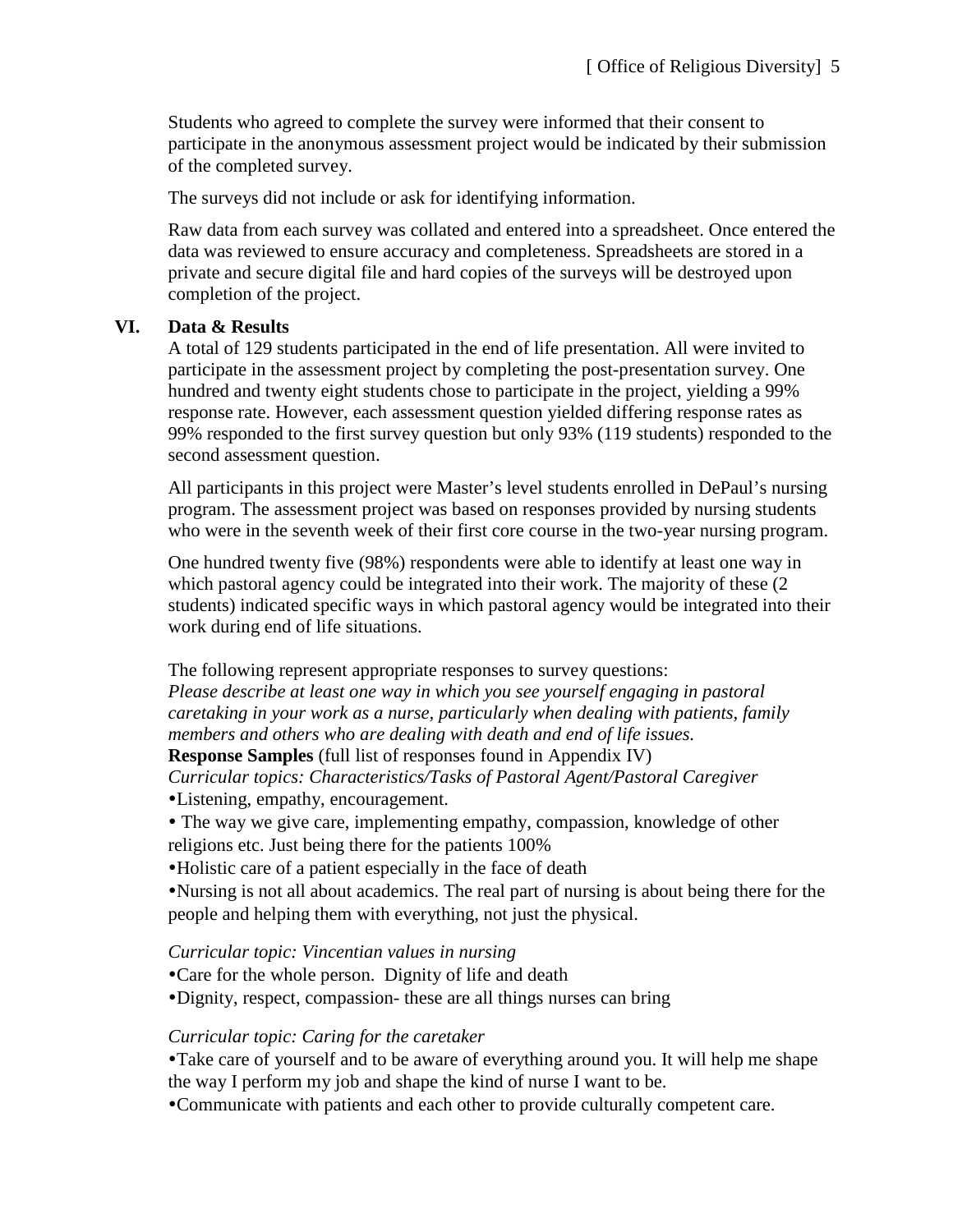Consoling the family. Consoling peers.

One hundred and nineteen students (93%) were able to recognize one pastoral care area for further exploration.

The following represent appropriate responses to the question: *What end of life and/or pastoral care topic would you like to further explore as you prepare for your nursing career?*

**Response Samples** (full list of responses found in Appendix V)

*Curricular topic: Realities of death and dying*

- The actual death and dying practice of different faiths and cultures
- Working with terminally ill; collaborating with chaplains; advocating for dying patients
- Words of comfort to use when you don't know what to say

I would like to explore the whole concept further. Three hours wasn't enough for me. It was very interesting.

### *Curricular topic: Caring for the caretaker*

More about self-care-I think sometimes it's hard to know that you need help coping too.

Debriefing process for nurses after death

*Curricular topic: Responding to spiritual needs/inter-faith perspectives*

Learning about other religions

Basic concepts (why do people use prayer?) As a frame of reference for people who have not grown up with faith

Exploring the theology around dying and helping patients and families better come to terms with the process

Roles of chaplains in hospitals

Additional data gleaned from the survey results follow:

One student offered commentary indicating discomfort in integrating pastoral agency into her nursing career. ""I am an atheist and I don't believe. I won't use pastoral agency in my work."

The pastoral act in which most participants said they would engage was prayer with patients/families. Twenty three percent of participants said they would pray with/for patients, family and friends during end of life care taking.

There was a strong interest in inter-faith and/or cultural issues regarding pastoral care and death and dying. This was the area most often mentioned in survey responses with 29% of all responses referring to these topics. Of particular interest was the 22% of participants specifically indicating an interest in learning more on inter-faith and/or cultural issues around end of life care.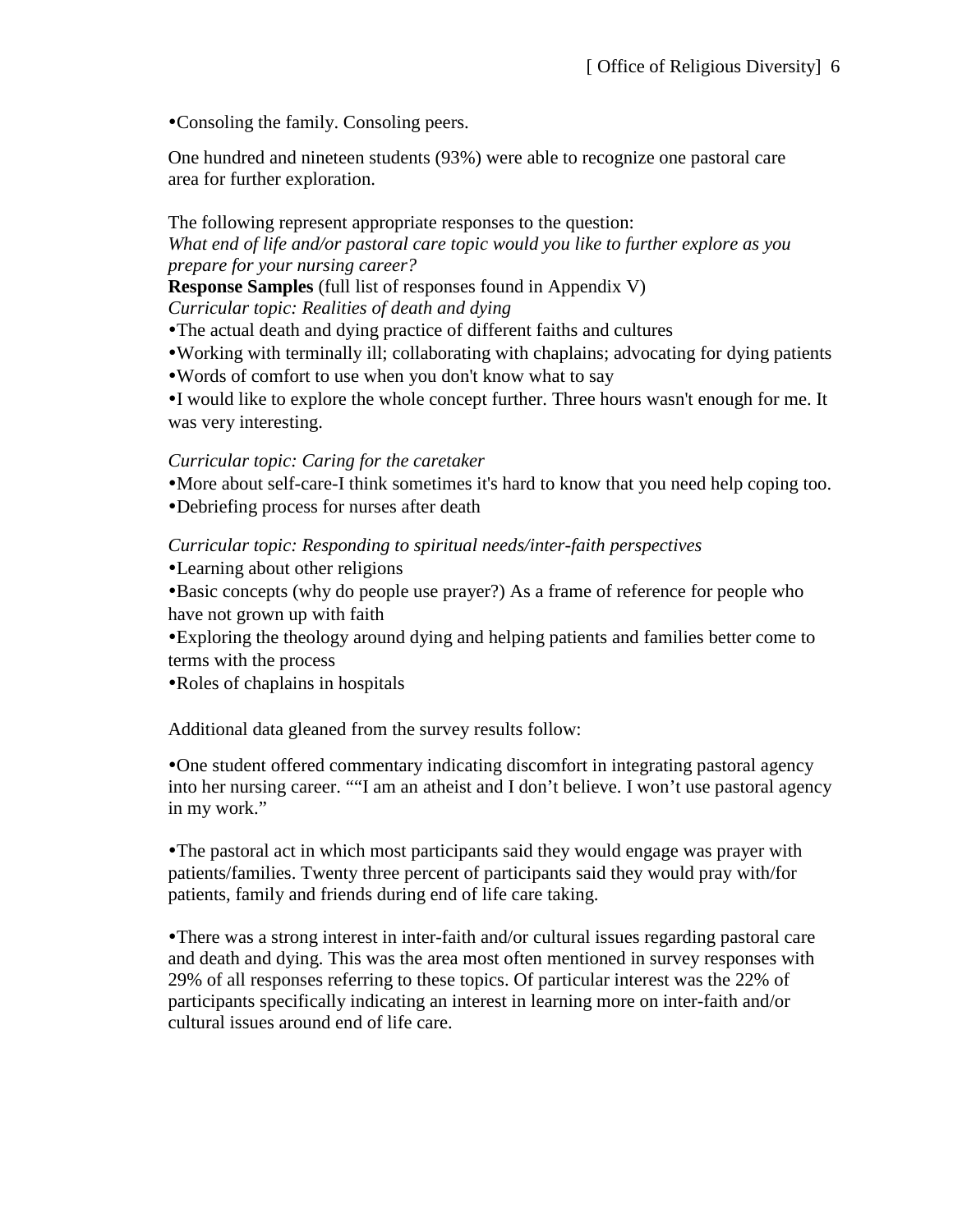| <b>Program Level</b><br><b>Learning Outcome</b>                                                                                                                                             | <b>Department Level</b><br><b>Learning Outcome</b>                                                                                                                                   | Number of<br><b>Students</b><br><b>Assessed</b> | Number of<br><b>Students with</b><br><b>Acceptable or</b><br><b>Better</b><br><b>Performance</b> |
|---------------------------------------------------------------------------------------------------------------------------------------------------------------------------------------------|--------------------------------------------------------------------------------------------------------------------------------------------------------------------------------------|-------------------------------------------------|--------------------------------------------------------------------------------------------------|
| Students who participate<br>in the Office of<br><b>Religious Diversity</b><br>educational<br>programming will apply<br>what they learned to<br>their daily life and world<br>understanding. | Students who participate in<br>Office of Religious Diversity<br>programs will integrate their<br>spiritual/religious/philosophical<br>traditions' beliefs into their<br>daily lives. | 128                                             | 125                                                                                              |

The data was analyzed by coding student responses for answers that matched the curricular content presented in the classroom. Student responses that directly aligned with at least one of the main topics presented indicated achievement of program learning outcomes.

# **VII. Discussion & Interpretation of Results**

The responses provided through the post-presentation survey indicated immediate success among the vast majority of students in articulating a basic understanding of pastoral agency in nursing.

### **Key Findings**

The learning assessment questions provided qualitative data that indicated the following:

The vast majority of participants (98%) were able to demonstrate a basic understanding of pastoral agency in nursing by articulating at least one way in which they anticipate integrating pastoral agency into their nursing career.

 The majority of participants (93%) described an area of pastoral care they wanted to further explore. In order for students to describe areas for further exploration they must first have a basic understanding of pastoral agency in nursing. Eighty three percent of the participants had sufficient understanding of pastoral agency in order to describe a topic for further exploration.

Interest in inter-faith and/or cultural issues was significant with 29% of participants referring to this topic and 22% interested in gleaning more information on the topic.

Thirty two students indicated that pastoral agency would not only be an important part of their work around end of life issues but within all aspects of their nursing.

### **What Was Learned**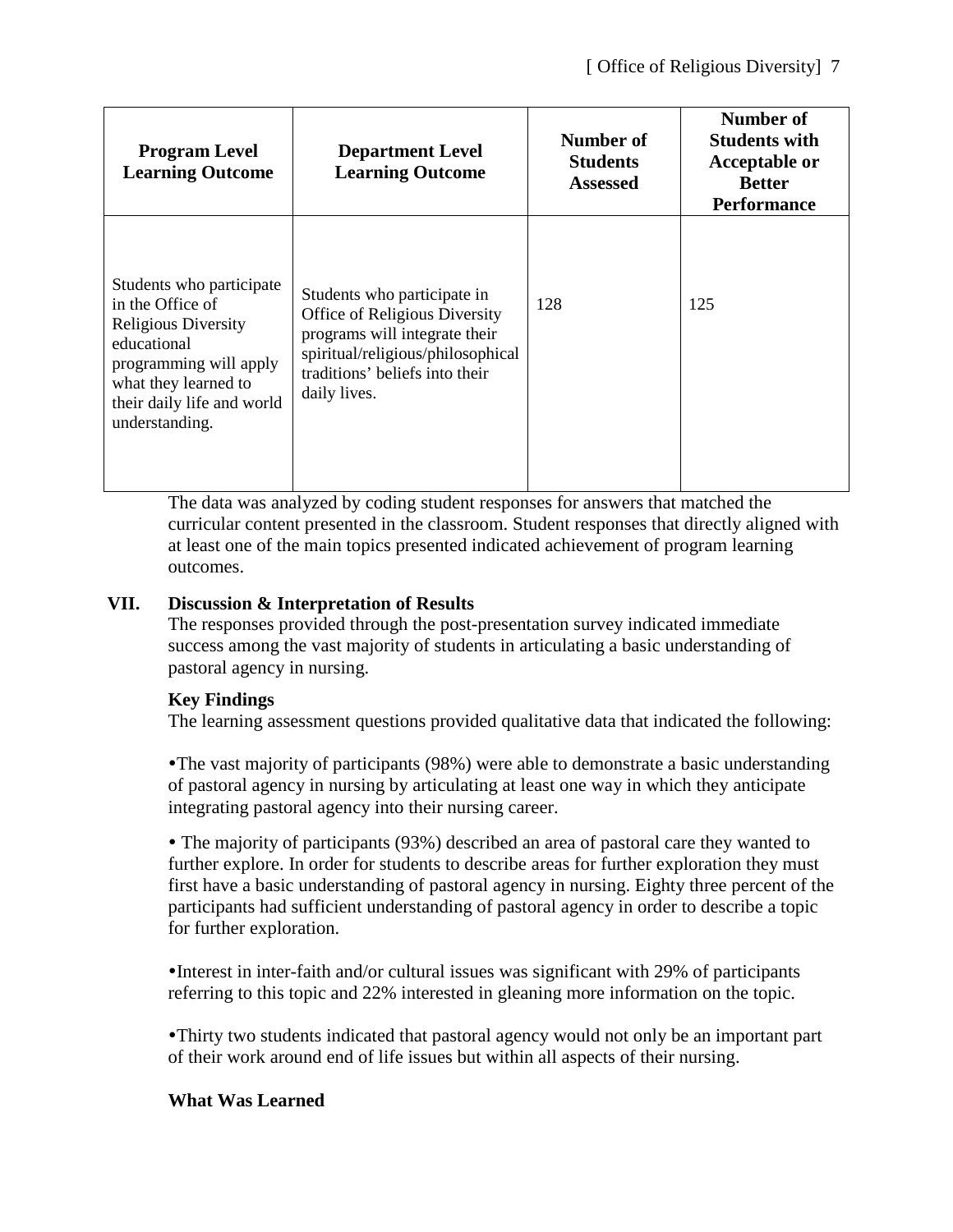The majority of nursing students who participated in the presentation were able to articulate a basic understanding of pastoral agency in nursing.

Responses indicated that the majority students found value in incorporating pastoral agency into their nursing work and/or in learning more about pastoral agency/topics in nursing.

Several participants indicated their enthusiasm over a pastoral approach to nursing while only one student offered a commentary that did not indicate a positive response to integration of pastoral agency in nursing. This student stated, "I am an atheist and I don't believe so this information wasn't helpful to me."

The survey findings directly supported the growing conviction in the field of nursing that pastoral agency in nursing is an important and necessary service to patients and family and that the need for such training is necessary.

#### **Surprises**

Students indicated they found the real-life nursing scenarios/cases and the discussions around these situations most helpful. Many students were interested in further exploring pastoral agency in nursing through this particular format.

Seven students chose to meet with the ORD Protestant Chaplain either immediately following the presentation or within several weeks of the presentation during which time each sought further insights around pastoral agency in nursing. Five other students also contacted the chaplain via e-mail to glean further insights. These conversations supported the findings that students not only met the learning outcomes but were seeking more training related to pastoral agency.

The preamble to DePaul University Goals and Learning Outcomes stresses that "the DePaul community is above all characterized by ennobling the God-given dignity of each person." While this project did not specifically assess learning around this Vincentian value, over half of the survey responses indicated students' awareness of uplifting the dignity of their patients, families and others. Some specifically mentioned human dignity it their response while others alluded to this in their comments. For example, one student indicated she would ennoble the dignity of others by "being culturally- religiously – emotionally sensitive to the needs of the patients as well as the needs of my colleagues." Herein, this assessment project is aligned with the Division of Student Affairs strategic plan that upholds spirituality and Vincentian values and specifically to Divisional Learning Outcome 4: "Students…in their actions, behavior and decisions…will demonstrate values central to the Vincentian mission of DePaul."

Ninety nine participants found the presentation to be helpful/informative or critical to their nursing training.

#### **Limitations**

The post-presentation survey was limiting in and of itself in that survey results were potentially skewed by students who had previously considered or engaged in pastoral agency in their nursing work or training. Each presentation began with students verbally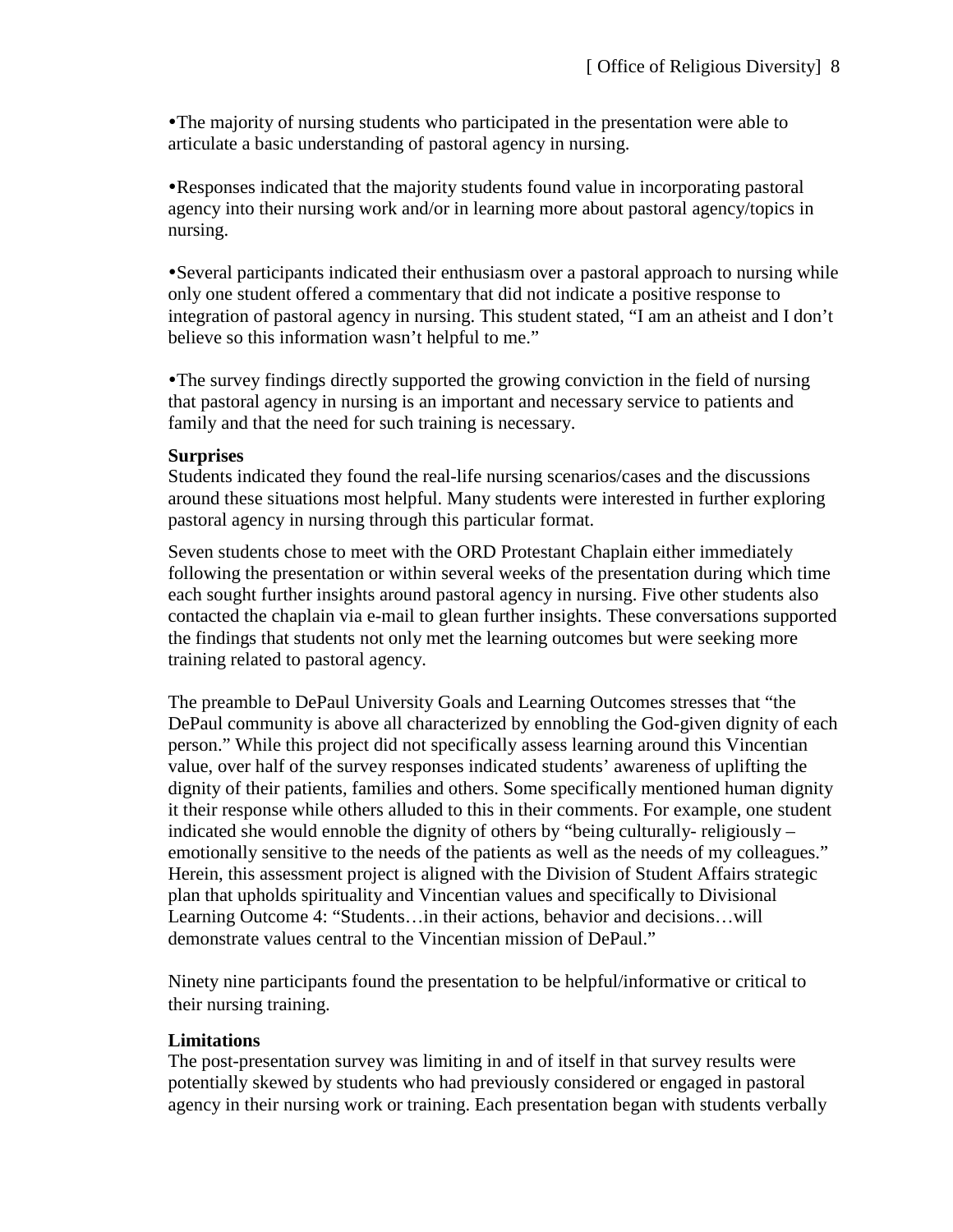indicating their knowledge or experience with pastoral issues in nursing but no formal assessment was made of prior knowledge. However, the majority of participants indicated they had neither considered nor served as a pastoral agent in their work or training.

In order to further develop the project findings there was an initial plan to glean more information from a limited number of nursing students through a focus group or through interviews that were being integrated into a follow-up off-site retreat. Eight students indicated their willingness to participate in the retreat and provide further qualitative information for the assessment project. The Office of Mission and Values had agreed to cover costs for meals and materials. However, in the end we had to cancel the retreat when all but one student who was interested in the retreat indicated they were not able to attend due to their time constraints as commuter students.

Another limitation to the assessment project was that the responses came immediately following the presentations. A longitudinal assessment would provide more helpful information in that it would indicate if participants did, indeed, apply pastoral agency to their nursing work rather than just speculating that they might integrate this into their careers. Such an assessment is being considered.

#### **Contributions**

This assessment project contributed to the Division of Student Affairs by strengthening partnerships and collaboration between curricular and co-curricular areas of the university, particularly between the Office of Religious Diversity and the Department of Nursing. The project contributed to the Office of Religious Diversity by adding to the department's commitment to provide programs and services that will provide students with learning that can be directly applied to their work and world. And an important byproduct of the project, and therefore a contribution to the department, division and university was that this project was an example of how Vincentian values and principles can be integrated in an impactful manner into curriculum.

The project may also contribute to the Office of Mission and Values desire to further integrate Vincentianism into the School of Nursing program. In the same way the project may encourage School of Nursing faculty and staff to consider ways in which pastoral agency may be consistently integrated into curricular or co-curricular nursing student learning.

#### **VIII. Recommendations and Plans for Action Recommendations**

As a result of this assessment project the Office of Religious Diversity recommends continued work with the Office of Mission and Values and engagement in new conversations with the School of Nursing to consider ways in which inter-faith competency and pastoral agency, both of which uplift Vincentian values, might be integrated on a permanent basis into the School of Nursing program.

Immediately following the completion of this project the School of Nursing announced a change in curriculum beginning in the 2016-17 academic year. Death and dying will no longer be integrated into the core course and the project presentation will be eliminated from the curriculum. The results of this project also suggest a recommendation to the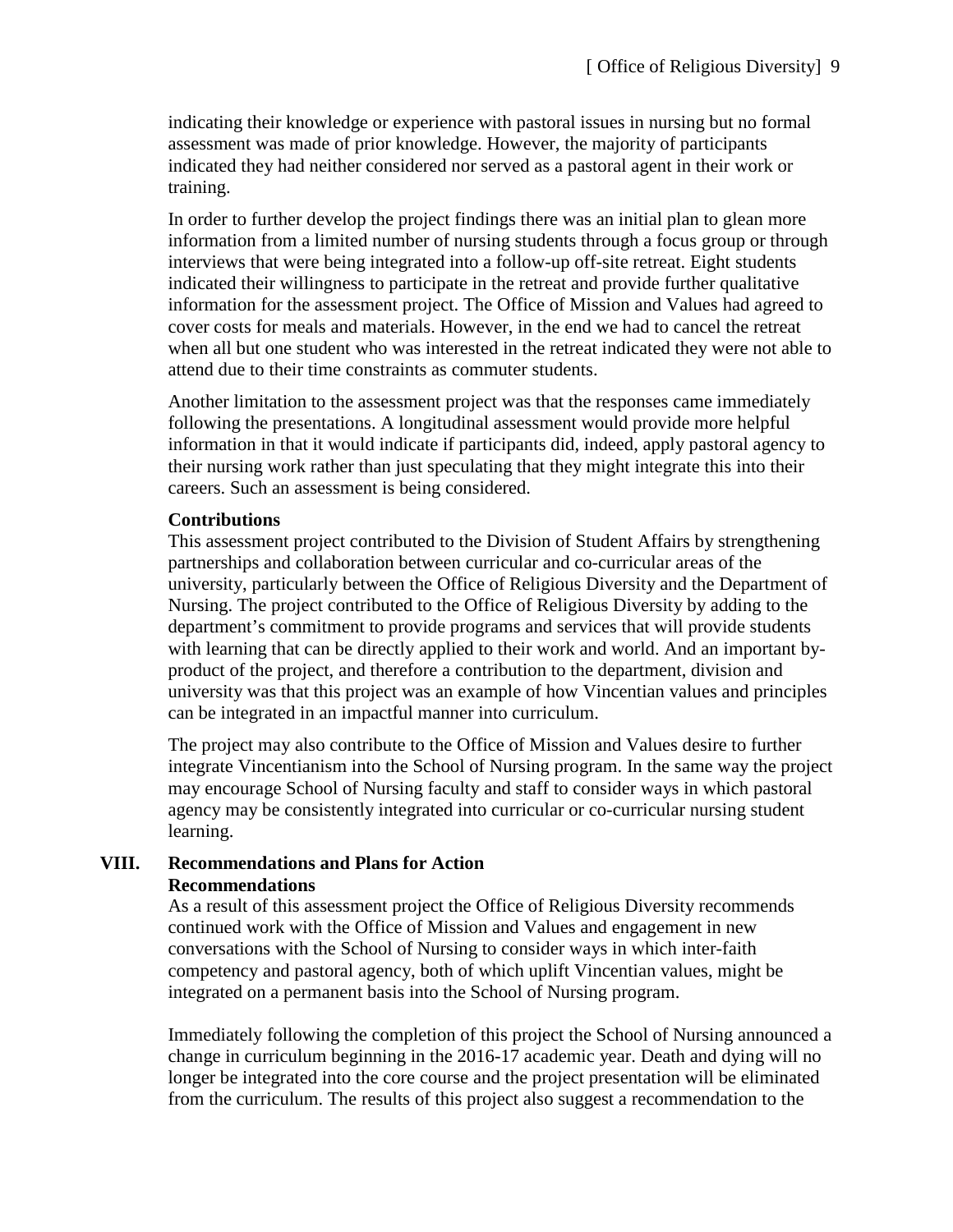School of Nursing that integrating pastoral agency training into the new curriculum would be a great benefit to the students and program. The inclusion of inter-faith competency would be of particular benefit to students.

### **Action Plan**

Summer 2016 Share assessment project results with Office of Mission and Values and key faculty and staff within the School of Nursing.

Fall 2016 Engage in conversations with Office of Mission and Values and School of Nursing faculty and staff to discuss ways in which pastoral agency might be taught to all nursing students, perhaps through a seminar program.

> In conjunction with School of Nursing and Mission and Values, develop a plan for offering pastoral agency training to DePaul's nursing students by fall of 2017.

The greatest barrier to this action plan is integrating this topic into the nursing program at DePaul. As mentioned above, the School of Nursing has just developed a new curriculum to better meet state standards. Fitting the pastoral agency and inter-faith components into the nursing curriculum may not be possible but because these issues are integral to the field of nursing and Vincentian values, this training is necessary and consideration of offering the training during a seminar program may be a possible solution.

#### **Sharing the results**

Results of the project will be shared via e-mail with each of the School of Nursing faculty that has worked with ORD staff.

Student participants all belong to nursing cohorts. Nursing faculty who included "End of Life: Death and Dying--A Pastoral (Vincentian) Perspective" will provide assessment findings to students through cohort e-mails.

Office of Mission and Values staff and faculty will be invited to meet with ORD staff to review the assessment project results and discuss strategies for working with the School of Nursing.

ORD and Office of Mission and Values staff will invite key School of Nursing administrators and faculty to review the results and consider ways in which to implement pastoral agency training through a co-curricular venue.

Results will be shared with the Office of Religious Diversity staff during a regular staff meeting.

A report will be provided to the University Ministry AVP.

#### **Implications**

The Office of Religious Diversity is charged with providing "pastoral leadership, support and advocacy to the diverse religious and spiritual communities of DePaul through programs and services which cultivate intra- and interfaith-friendly cultures." (ORD Mission Statement) The end of life presentations to DePaul's nursing students has provided a significant venue in living out the ORD mission and the assessment project indicated that there is a student need that this presentation addresses. Beyond this, the project suggested that providing a pastoral lens for learning may also be helpful in promoting Vincentianism and inter-faith competency in other curricular and co-curricular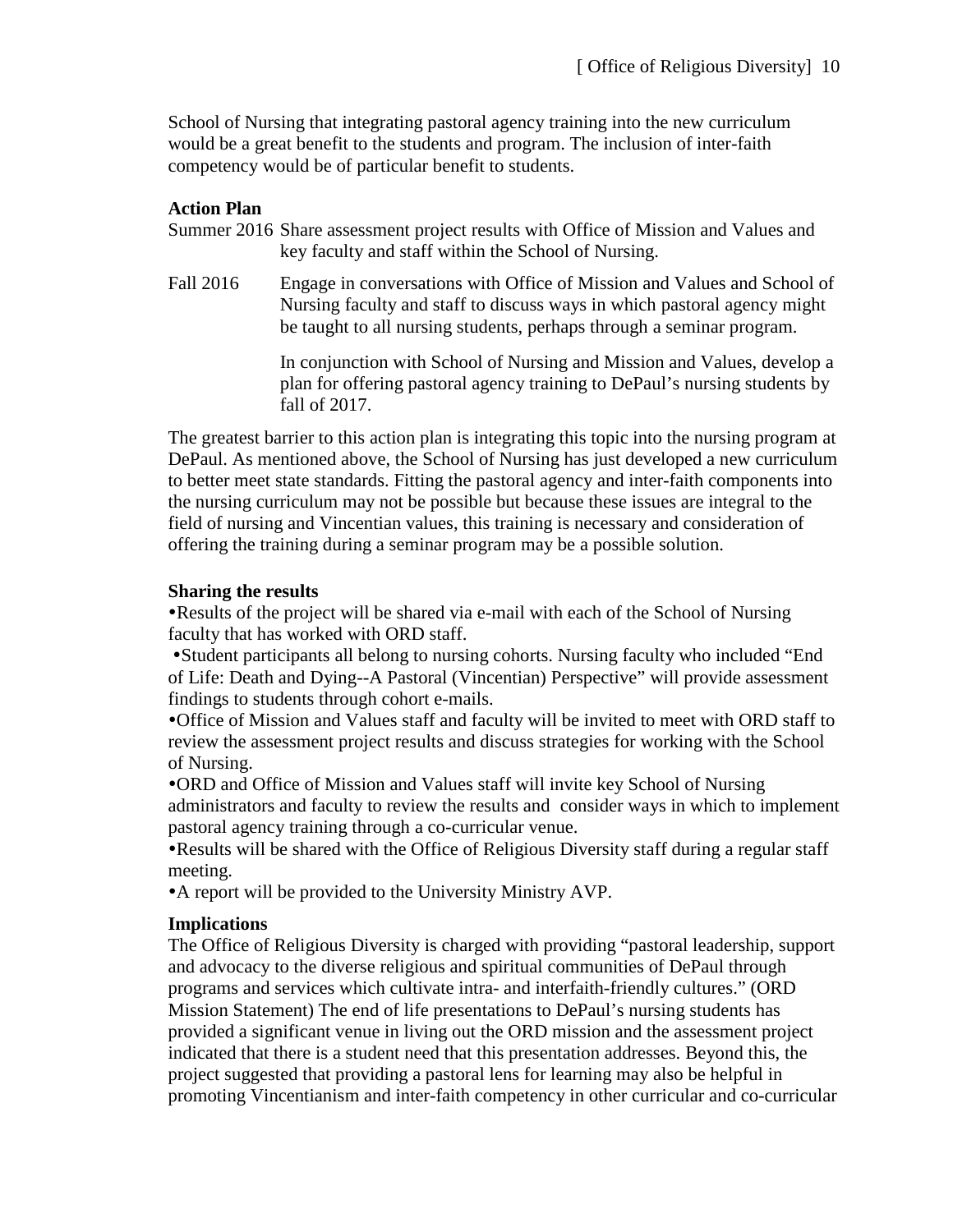areas, particularly where students are engaged in learning and activities around human development and care. Providing such learning would not only be beneficial to students but also to faculty and staff and, perhaps most importantly, to the people students are trained to serve.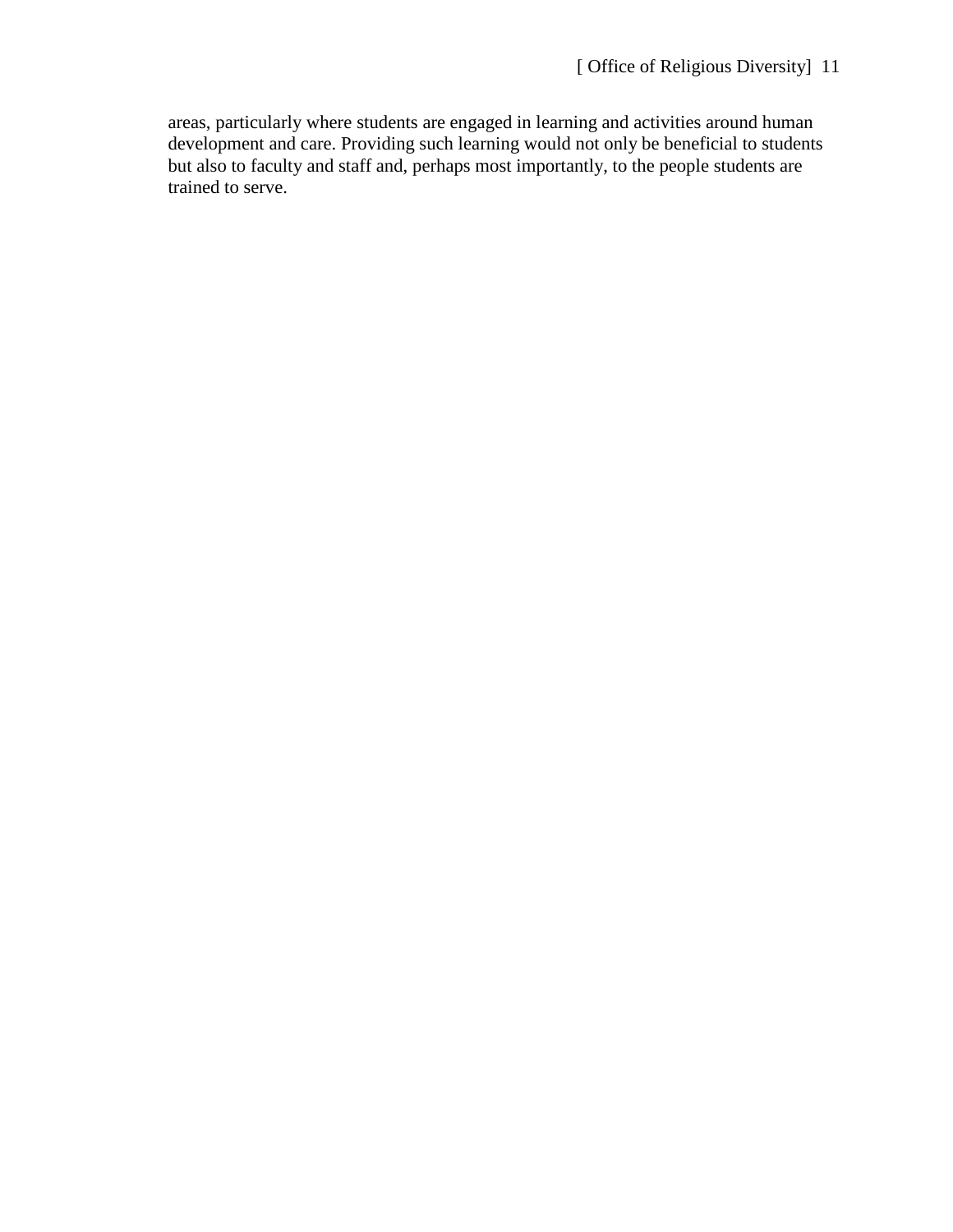# **Appendix I**

"Pastoral agency" in nursing is the capacity nurses have to provide compassionate, holistic, transparent and authentic care by tending to the spiritual/faith/religious needs of patients, family and self while also tending to physical needs of patients.

Pastoral agency is congruent with Vincentian values of holding up the dignity of all and with the Vincentian call to care for the suffering.

This is a working definition developed by Rev. Diane Dardón and based on pastoral care theory and current literature on spirituality and healthcare. The work of Carol Taylor and Susan Walker around compassion and compassionate care heavily influenced this definition which was further developed through Pastoral Clinical Experiences and Hospice Training for Clergy. The Oxford Textbook of Spirituality in Healthcare (Oxford University Press, 2012) also provided great insight in developing this working definition.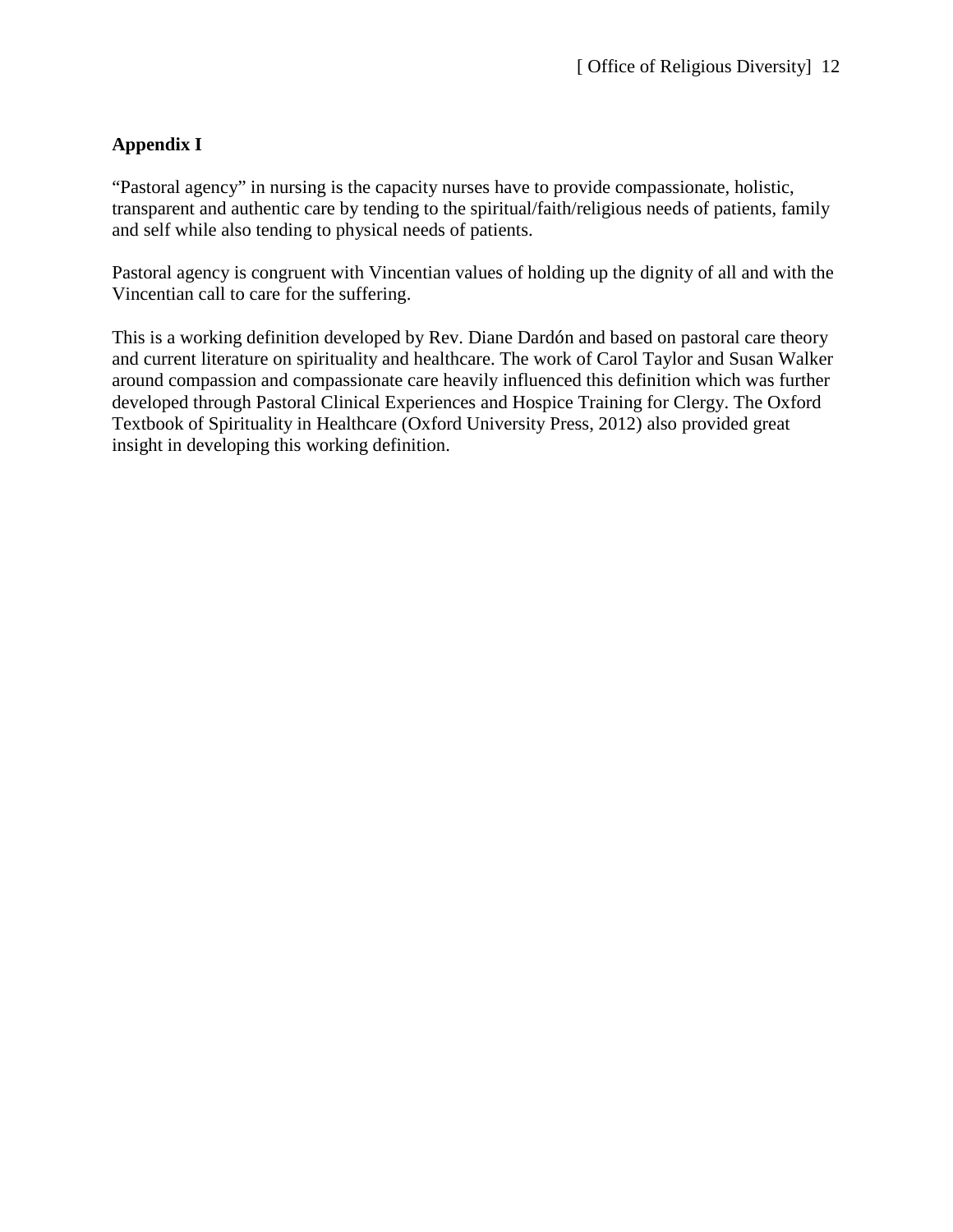# **Appendix II**

# **Curricular Topics**

# **Related to Activity and Program Learning Outcomes**

This comprehensive list of topics relating to pastoral agency, particularly around issues of death and dying is drawn from and the curriculum and covered in each class.

Students' responses on the post-presentation survey that directly correlated to these specific topics covered in class indicated the students' abilities to articulate a basic understanding of pastoral agency within nursing.

# *Curricular Topics*

**Characteristics of Pastoral Agent/Pastoral Caregiver** (taken from lists students developed in classes)

Compassionate, caring, empathic, comforting, confident, patient, honest, forthright, kind, willing to go the extra step, authentic, encouraging, hopeful, transparent, helpful, capable, genuine, sense of humor, able to see the big picture, multi-tasking, enthusiastic, prophetic, resourceful, reassuring

**Tasks of pastoral agent/pastoral caregiver** (taken from lists students developed in classes) Listens deeply, asks reflective questions, keeps confidences, offers compassion through words as well as actions like touching or hugging, advocates for patient, mediates between patient and family/doctor/other professionals, engages in rituals and spiritual practices, anticipates needs of patient and family, extends resources to patent and family

### **Realities around death and dying**

Physical aspects including sounds and smell and physical changes of body through process, range of emotions of patient/family/caretaker/others, expecting the unexpected Q & A issues that Nursing students most often ask:

What happens once the person has died? What does the nurse have to do? Who takes the body? Where does the body go? Are the black bag and toe tag real?

### **Helping patient prepare**

Advance directives, funeral arrangements, last conversations, reconciliation, reflecting, praying, crying, wondering, reassuring, connecting with spiritual leaders, rituals, being honest about how things are unfolding

### **Helping family prepare**

Encouraging peaceful encounters, dealing with difficult and tumultuous family situations/members, managing large families, managing family conflicts, advance directives, funeral arrangements, last conversations, reconciliation, reflecting, praying, crying, wondering, reassuring, connecting with spiritual leaders, rituals, being honest about how things are unfolding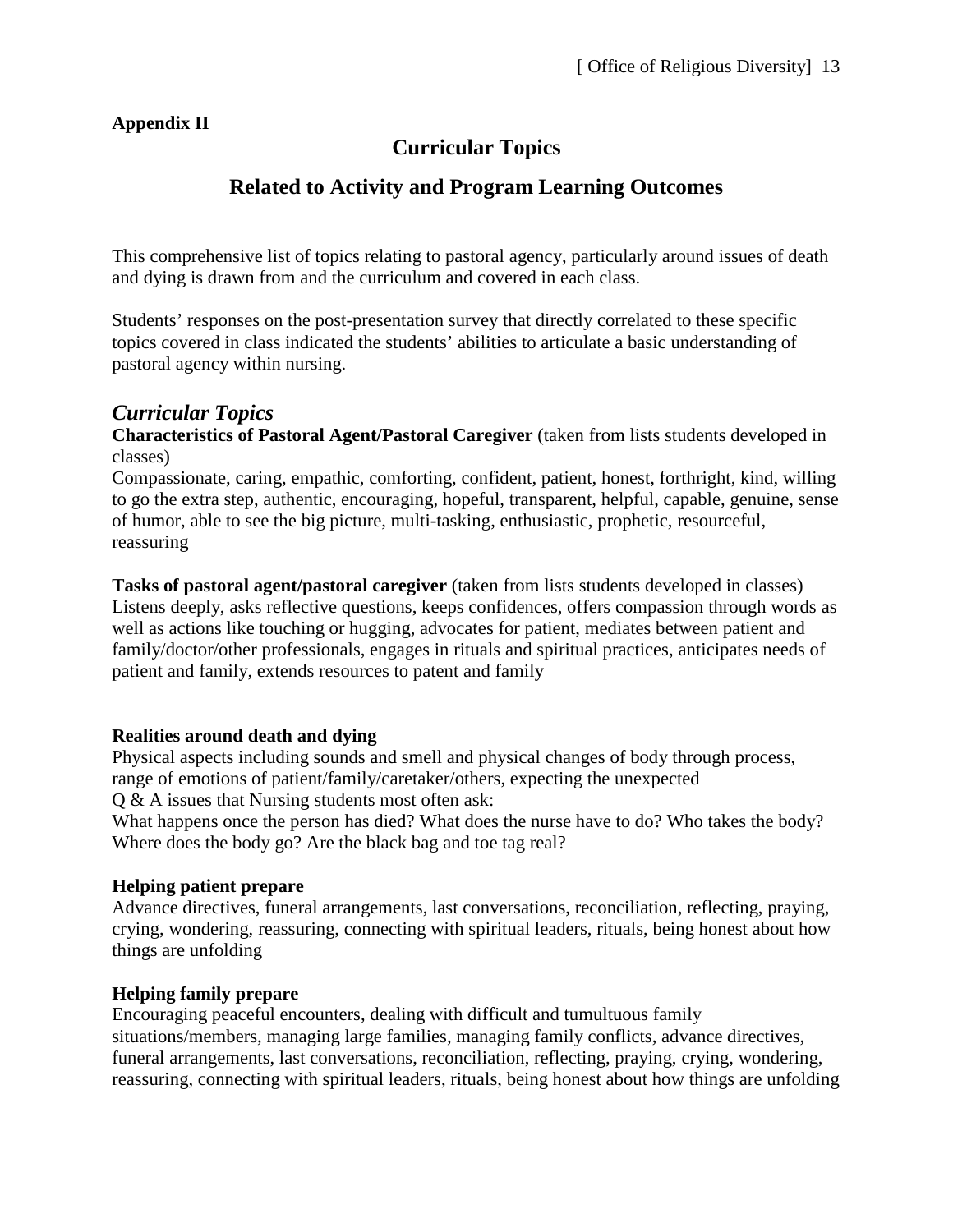#### **Caring for the caretaker** (self and others)

Self-care (What do I do when I'm hurting but need to be professional?), supporting peers, going to funerals, seeking counsel, knowing and utilizing resources, dealing with the emotions of family/patient/self

#### **Knowing resources**

Chaplains, local spiritual leaders, counselors, social workers, family members, funeral directors, coroners, personal confidant

#### **Death of all ages**

Stillborn, infant, toddler, child, adolescent, teen, young adult, middle aged adult with/without family/kids, older person, senior

### **Responding to spiritual needs**/**inter-faith perspectives**

Religious beliefs and rituals around death/dying/burial, how to pray with patient/family, bringing in resources, world religions/beliefs/rituals around death and dying, knowledge of community and religious demographics of community

### **Vincentianism and nursing**

Personalism, human dignity, history of nursing in Vincentian community

### **Dealing with peers**

Getting doctors to listen, coping with difficult peer, being asked to do things out of comfort zone

#### **Hospice**

Know resources, how it works locally, comfort in talking with family/patient about hospice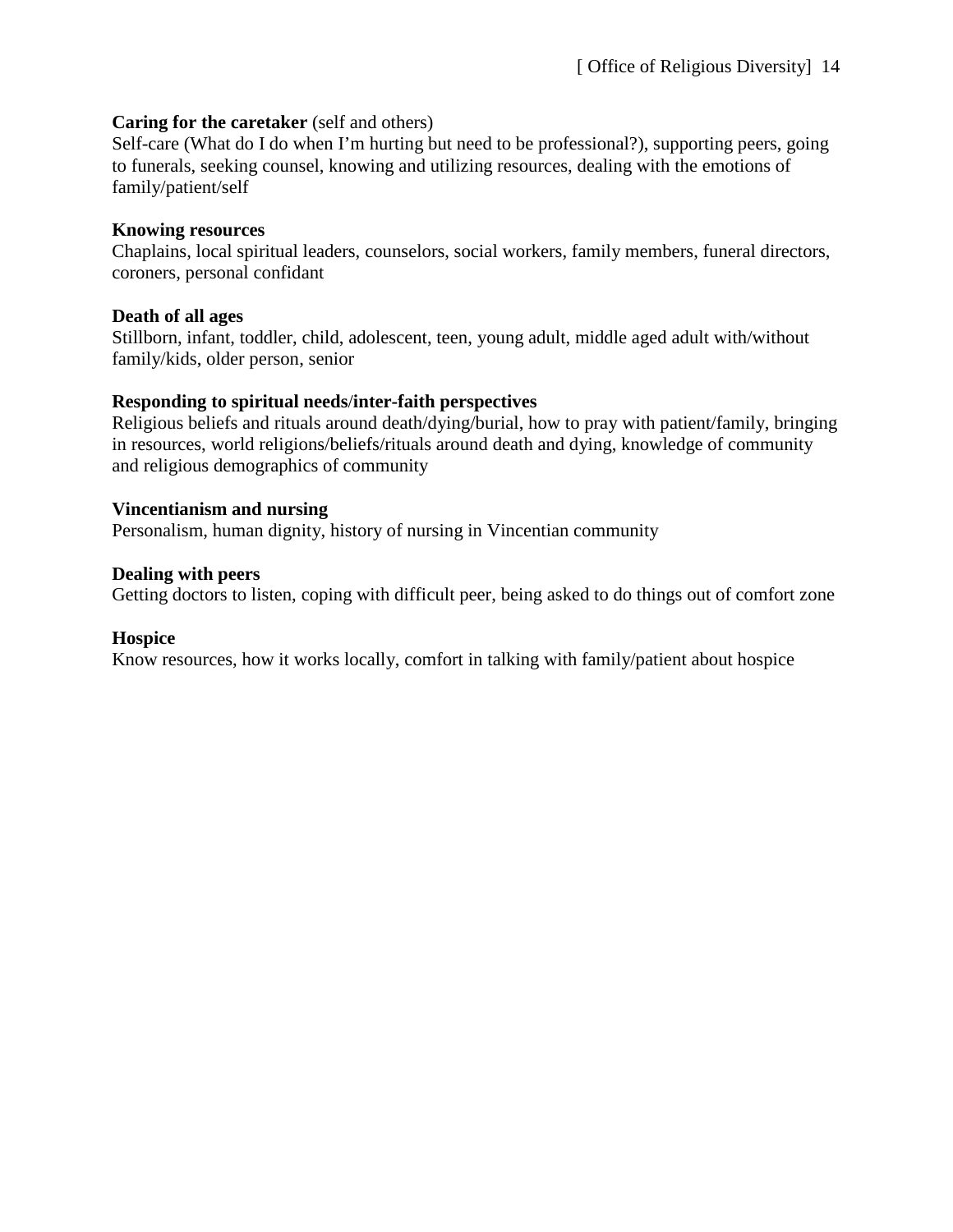# **Appendix III**

### **Post-presentation survey**

1. Please describe at least one way in which you see yourself engaging in pastoral caretaking in your work as a nurse, particularly when dealing with patients, family members and others who are dealing with death and end of life issues.

2. What end of life and/or pastoral care topic would you like to further explore as you prepare for your nursing career?

3. What would you tell your friends/colleagues about this presentation and/or what you learned?

4. What were the most helpful parts of this presentation?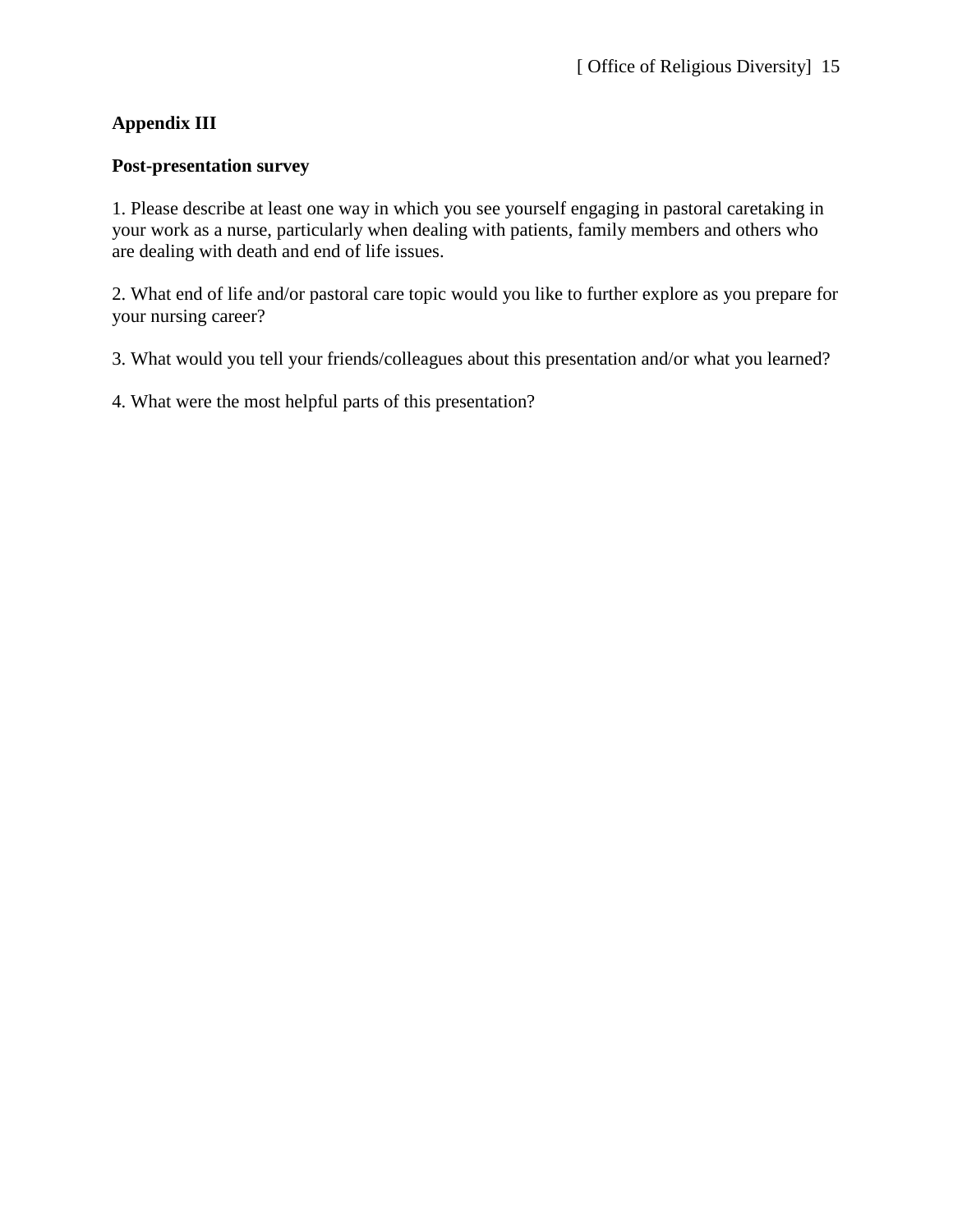### **Appendix IV Survey Question #1 Responses**

1. Please describe at least one way in which you see yourself engaging in pastoral caretaking in your work as a nurse, particularly when dealing with patients, family members and others who are dealing with death and end of life issues.

125 responses indicate appropriate ways in which pastoral agency may enhance or play into participants' work in nursing. While the responses have been grouped according to curricular topics introduced in the class presentation, many of the responses could be grouped in several categories.

# **Characteristics of Pastoral Agent/Pastoral Caregiver**

- Has to include compassion and being real.
- Spirituality needs to be considered.
- End of life is hard. Be honest but kind.
- Palliative care compassionately
- Hope. Even in death find hope.
- Compassionate
- Supportive
- The way we give care, implementing empathy, compassion, knowledge of other religions etc.
- Just being there for the patients 100%
- It means you have to be yourself! Be true to who you are and don't be afraid to ask for support.
- Dignity, respect, compassion- these are all things nurses can bring
- Bring patients peace and comfort in times of need
- Take care of yourself and to be aware of everything around you. It will help me shape the way I perform my job and shape the kind of nurse I want to be. This is a needed quality in nursing.
- Compassionate and empathetic
- Nurses need to be compassionate and respect patients values
- Pastoral, helping, aiding
- Involves emotions
- Nurses need to empathize and care for people and their families (always not just in the end of the care)

# **Tasks of pastoral agent/pastoral caregiver**

- Staying with patient while they die
- Listening, empathy, encouragement.
- Providing appropriate, empathetic care
- Giving someone room to grieve. Allowing someone to express themselves
- Consoling patients and family is important part of nursing.
- Communicate with patients and each other to provide culturally competent care.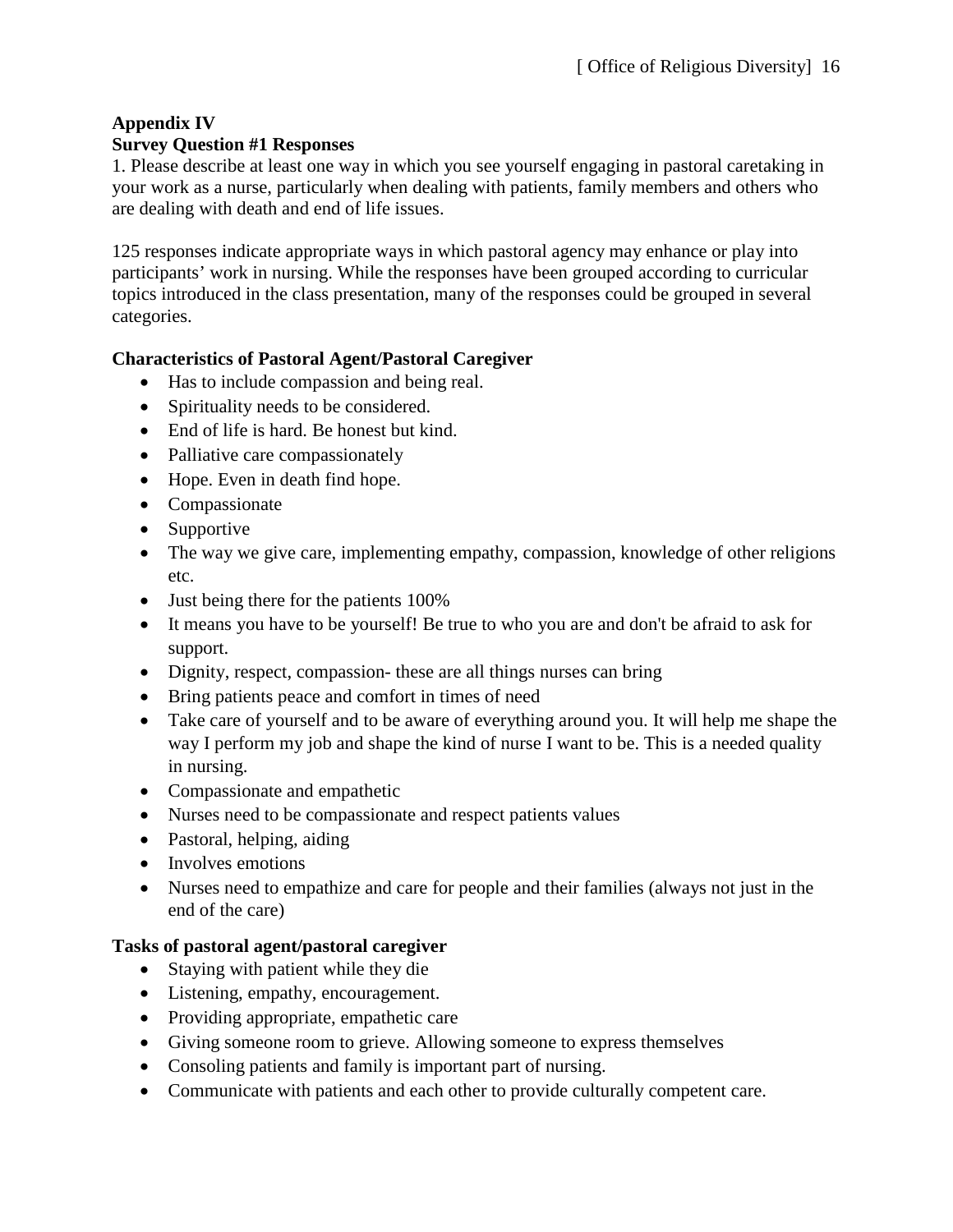- Find what is important to the individual and/or family.
- Talking to them about their faith.
- Really learn how patients feel about their illness so you can better treat them holistically.
- Providing comfort and family support
- Acts I would engage in is being culturally- religiously emotionally sensitive to the needs of the patients as well as the needs of my colleagues
- Providing pastoral care
- Death is always a difficult and different thing to deal with. It is important to be pastoral in all of the different meanings of the word.
- Being the "messenger"
- Bring compassion to end of life care
- Applying pastoral values to your everyday care with all patients to provide care to patient and family
- Conversation. Try to get people talking.
- Talking openly about what's happening.
- Pay attention to the real person.
- Care for the whole person.
- Contacting families
- Holistic care of a patient especially in the face of death
- Make patients as well as colleagues feel comfortable, understood as well as accepted
- Providing comfort to families
- Understanding a person's religious beliefs

### **Helping patient/family prepare/cope**

- Talking with patient and family about hospice (7 participants indicated they would engage in hospice conversations)
- Consoling the family.
- Talking with family about death of patient.
- It will come in handy when trying to help a family or dying person think about funeral arrangements
- Helping with advance directive, will writing
- Encouraging therapy for family, patients, even colleagues and self.
- Helping people get in touch with their feelings about death
- Taking time to just sit with them and make them feel like they're in a normal setting
- Support for whole family.
- Providing comfort to loved ones of the deceased or dying
- Mediation when the family is out of control
- Holding hands/ physical touch
- Sharing stones and encouraging dying people to tell their stories

### **Caring for the caretaker** (self and others)

• Don't be afraid to let yourself feel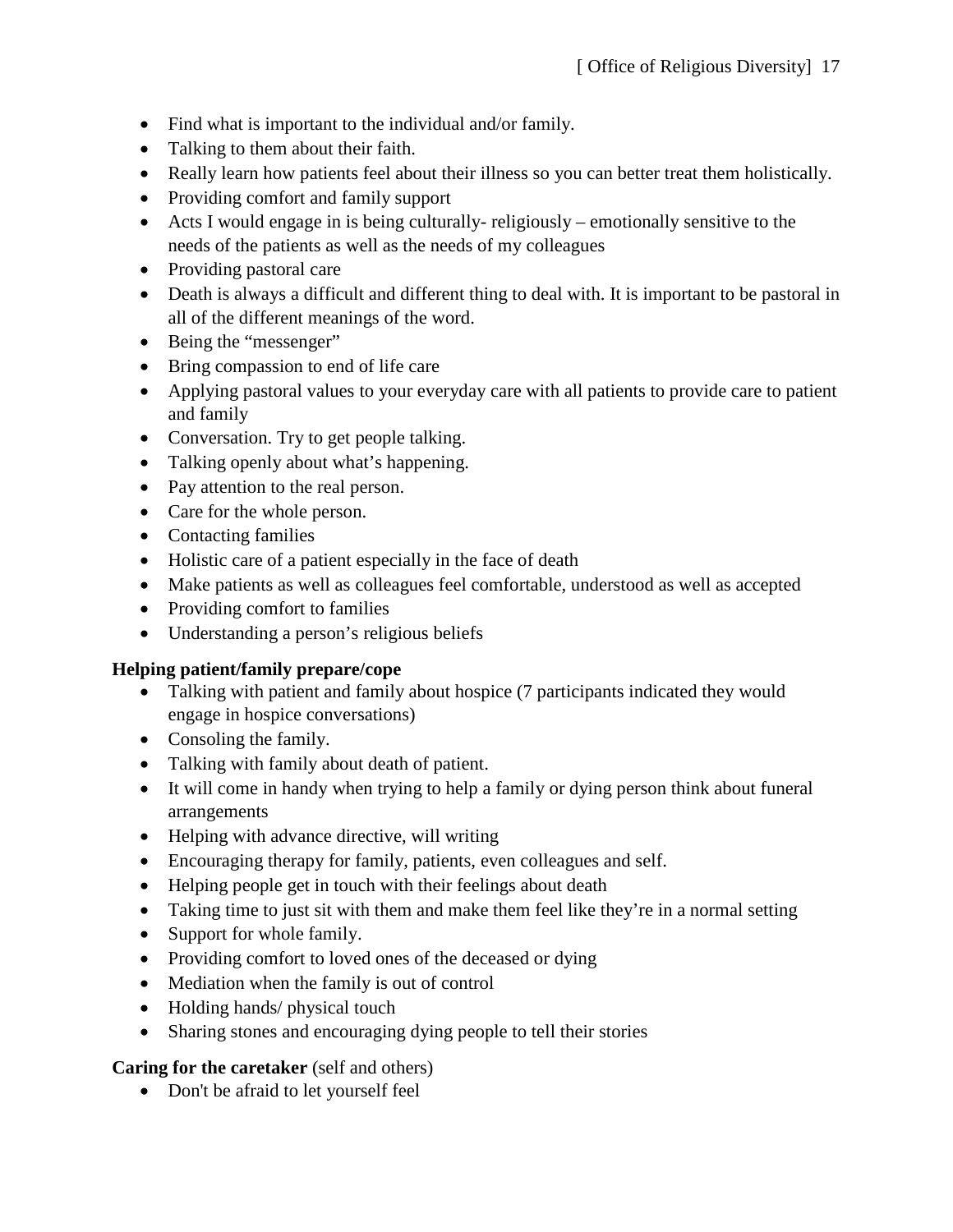- Consoling peers.
- Have a confidant to share with

# **Knowing resources**

- Family counseling
- Silence can be healing.
- Some patients may be more/less spiritual than me so I will be in contact with pastors

# **Responding to spiritual needs**/**inter-faith perspectives**

- Praying with patients and family (29 participants indicated they would pray with patients and/or family)
- Calling a priest or contacting a chaplain or other spiritual leader (13 people indicated they would call in a spiritual professional)
- Reflecting in scripture. Acknowledging spirituality in death, "God's plan". I would probably talk about the bible. As a Christian, I believe it's important to reflect on the scriptures and apply it your own life.
- Seeing hope in the context of religion, spirituality
- Being sensitive to other people's culture, religion, and level of that religion
- Reading spiritual/literature
- Appropriately approach prayer with a patient with certain religious beliefs
- Respecting the beliefs of other
- Understanding components of different religions or faiths as it corresponds to patient care

# **Vincentianism and nursing**

- Everyone should be treated with dignity, respect, and that shouldn't differ across cultures or backgrounds
- It stresses human dignity
- A reminder to treat others with kindness and dignity.
- Compassion for those who need care the most
- Dignity of life and death.

# **Dealing with peers**

• There are people from different religious background. Be sensitive when talking about religious activity with other coworkers.

# **Hospice**

• Getting in contact with hospice and helping people get ready for that.

# **Other**

- The qualities of a pastor can be playing into my qualities of being a nurse.
- I am encouraged because I want to be a nurse to serve God and I am not afraid of death and dying and believe it is an absolute privilege to be with someone when they die…this encouraged me to be real in these situations.
- Pastoral care will alter the way I approach nursing because it is not only about the patient physically but mentally and that their loved ones need care as well.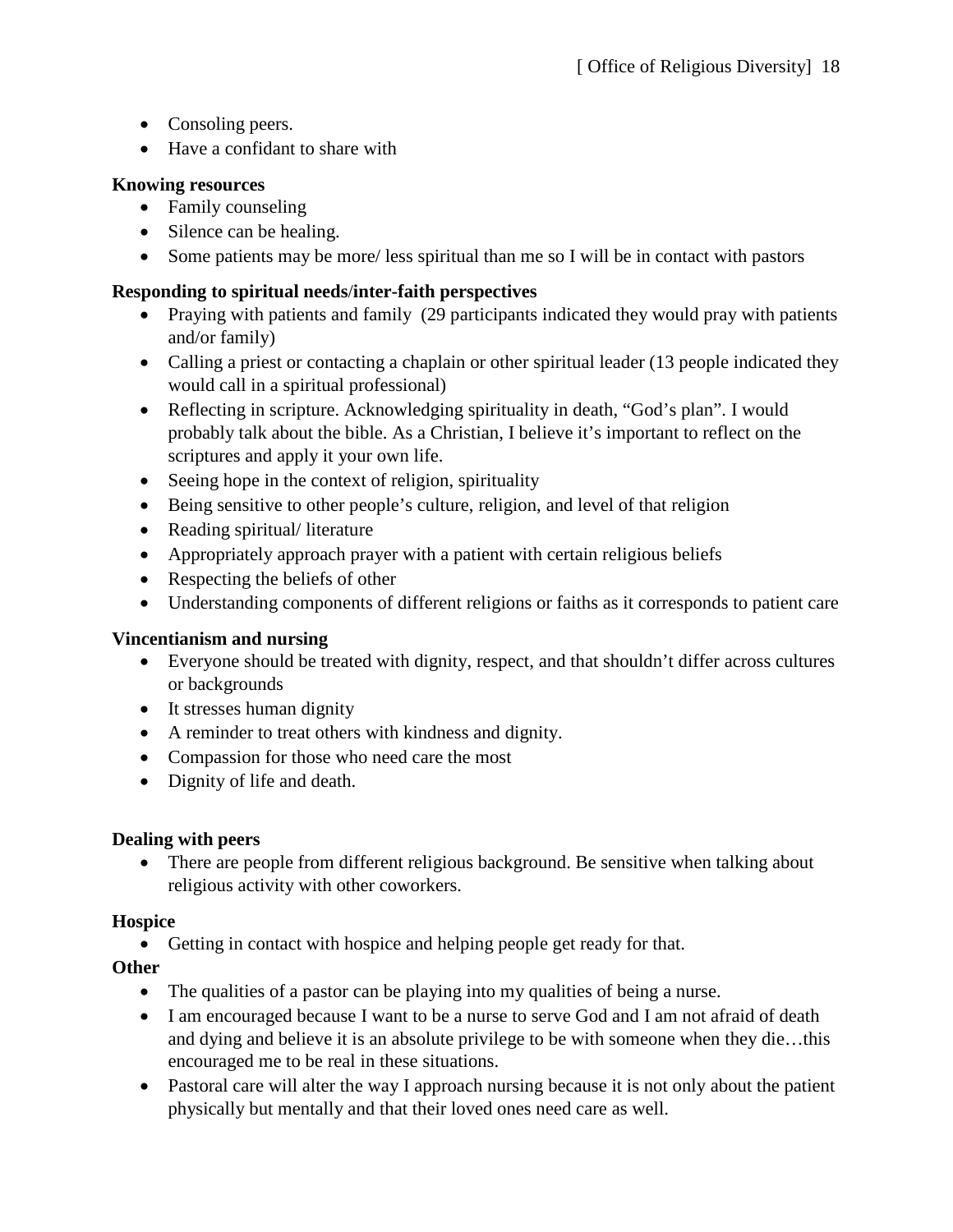- Pastoral care leads you to be a better nurse
- I feel somewhat better prepared for reality. Really focus on listening for things the patients aren't directly saying.
- Nursing is not all about academics. The real part of nursing is about being there for the people and helping them with everything, not just the physical.

# **Appendix V**

### **Survey Question #2 Responses**

2. What end of life and/or pastoral care topic would you like to further explore as you prepare for your nursing career?

(119 responses have been grouped according to curricular topics introduced in the class presentation but many of the responses could be grouped in several categories)

### **Tasks of pastoral agent/pastoral caregiver**

- The ways of being an advocate and furthering pastoral care in nursing
- Empathy/sympathy: effective pastoral care
- Practical pastoral actions when dealing with people in difficult situations.
- Examples on how to handle certain situation
- Practical action to take
- How to ask questions and get the conversation started since it's so sensitive
- Actual solutions or methods for handling difficult situations. I feel it was a lot of "what if this happened.." and "it varies" instead of actual guidance and resources
- How to deal compassionately with death and end of life situations
- How to answer questions I don't know the answer to
- I would like to talk more about how best to be there for the patient.
- Words of comfort to use when you don't know what to say
- I would like to explore not only the death situations experiences but also various life expectancy experiences with pastoral care
- How to further speak with people that's dying and be a little more reassuring.
- Learning the correct language to use with patient and family in times of death
- How to handle child's death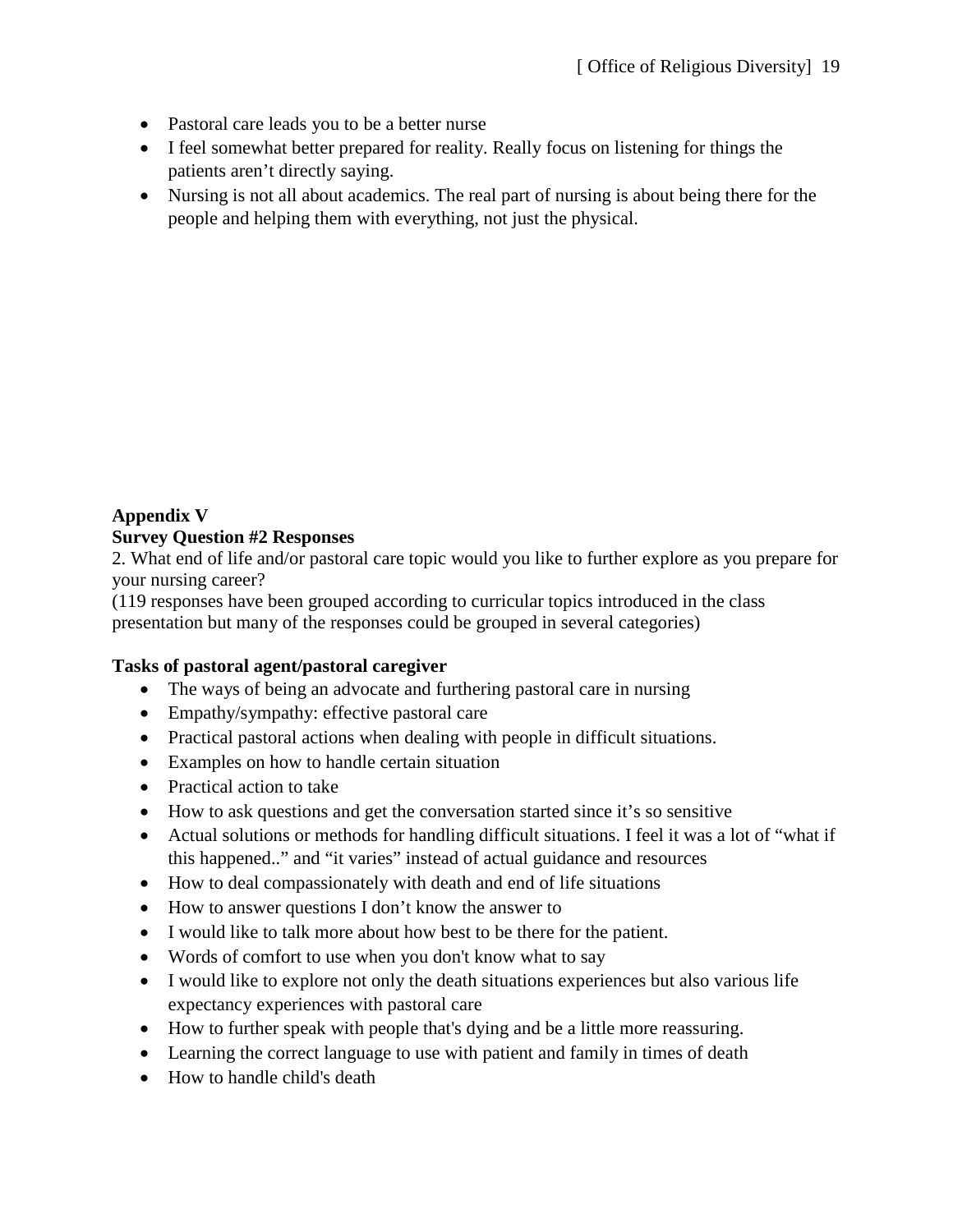- Just to know more useful information to say to patients as they are going through the grieving process.
- I would like to further explore knowing what to say to patients and family. I think it is important to be prepared for questions and comments and being able to tackle the answers for the patients confidently and compassionately is key.

# **Helping patient/family prepare/cope**

- Physiological aspects of death Methods how to talk to family members of a dying patients
- Methods how to talk to family members of a dying patients
- How to communicate with families facing death
- I would like to explore how to help families through the grieving pain
- I would like to further explore ways to care for those after a death
- Physiological aspects of death. How to interact with family of a dying individual
- Scenarios on how to respond to situations. Advice on dealing with families.
- As some one who wants to go into pediatrics, I see how this applies but I also feel there is much to explore in handling the patient, family, etc.
- How to help patients with their self-care
- I would like to further explore what nurses do because with this lecture it's not only the patients but the family as well.
- How to deal with specific situations involving family members, etc. Case studies were very helpful!
- Advice on dealing with families.
- How to talk to the patients and family about the diagnosis of being terminally ill
- How to deal with patients and families in challenging situation
- •

# **Caring for the caretaker** (self and others)

- How to keep professional in situations like death
- More about self-care I think sometimes it's hard to know that you need help coping too.
- Being professional
- How to handle difficult emotional settings
- Self-care methods
- Appropriate behavior of the nurse as the patient is dying.
- Debriefing process for nurses after death
- I guess I'm still curious about the best way to handle and conflicts between personal beliefs about care and family's ideas.
- How can you not let your experiences overwhelm you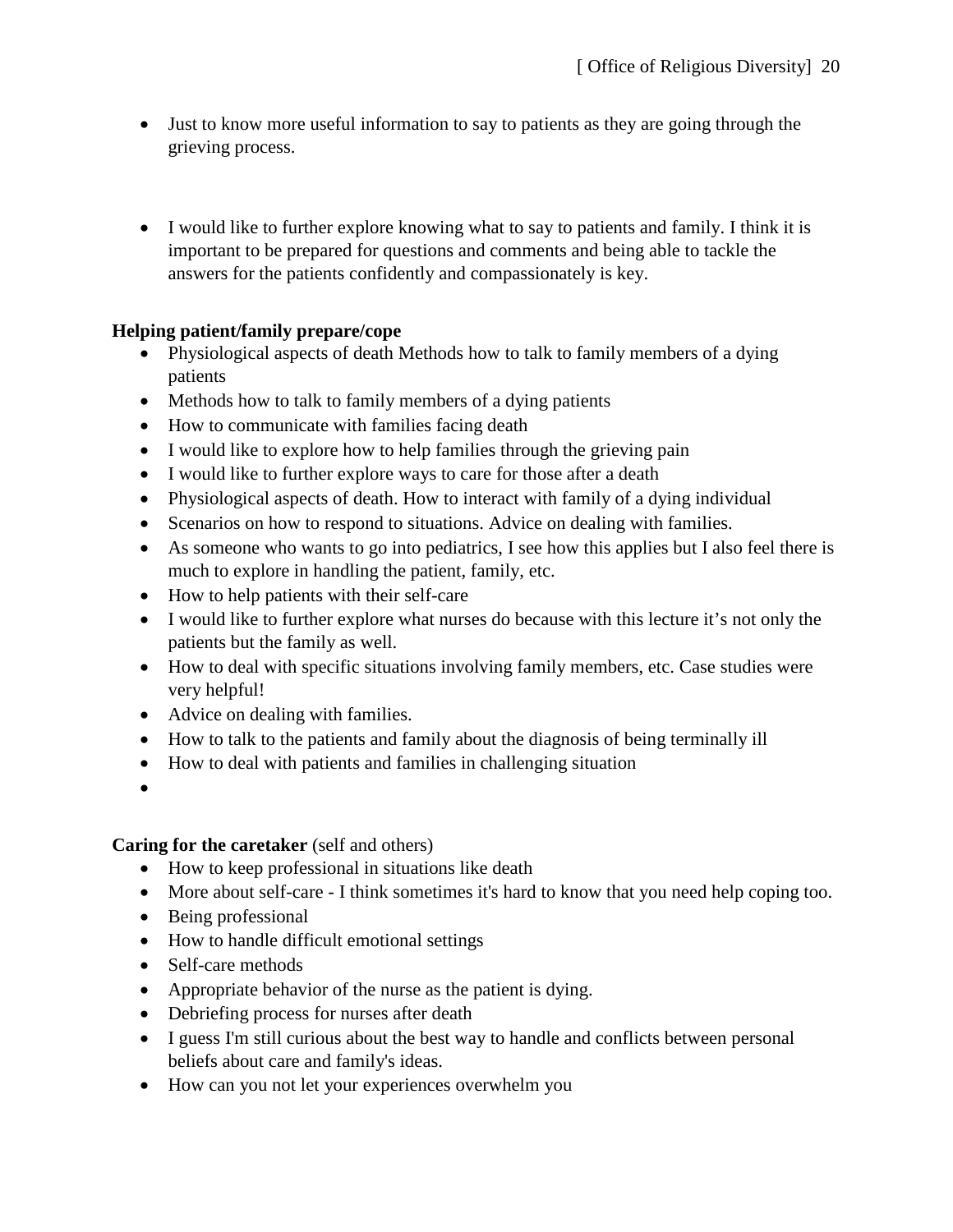- More ways on how to not make death and dying too personal.
- Being more comfortable about facing reality; how to balance everything and myself; know when to tap out.
- How I will react when I deal with death and dying.
- The reality of being present with a very full work load.
- Different methods for the nurse to use to really cope with patient loss
- Different ways to share our own experiences.

### **Knowing resources**

- Working with terminally ill; collaborating with chaplains; advocating for dying patients
- Roles of chaplains in hospitals
- The different resources hospitals have for patients but also the healthcare providers

# **Responding to spiritual needs**/**inter-faith perspectives**

- Learning about other religions
- The differences in religions
- Learning about other religions
- I would like to explore more in the religious aspects. I would be very interested in attending a 1-day retreat to learn more
- End of life care for various religions
- The different religious practices
- The actual death and dying practice of different faiths and cultures
- Different religions, practices, values, etc.
- More info about different religious/death/cultural differences
- Different religious practices
- Major religions
- Different customs on dying.
- A deeper dive into cultural differences with regard to EOL.
- Different cultural beliefs regarding dying and their families.
- Exploring the theology around dying and helping patients and families better come to terms with the process
- I want to further explore other cultures and how they handle death.
- Differences in views among religions.
- In the future with dealing with Christian patients on pastoral care
- I'd like to know more about all of the faiths/beliefs people have and how to help individually.
- How other religions view death in the hospital setting.
- Sometimes discussing the specifics of a religion may help.
- Interfaith competency
- Basic concepts (why do people use prayer?) As a frame of reference for people who have not grown up with faith
- Different religious preferences and beliefs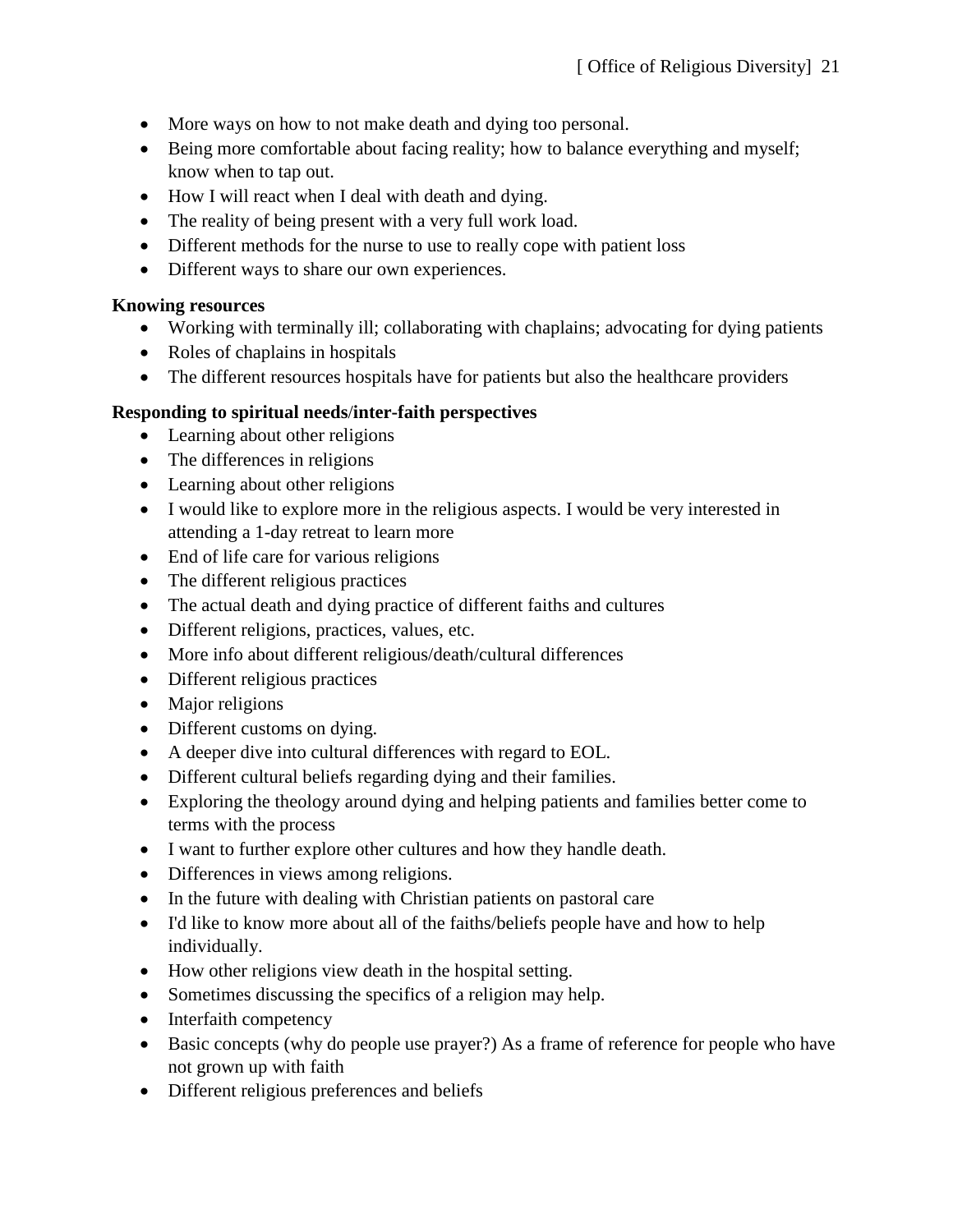- I would like to explore more of a global perspective of death
- What I believe constitutes life.
- How other religions view death/their beliefs in an afterlife.
- •

# **Dealing with peers**

• Confronting difficult coworkers

# **Realities around death and dying**

- Assimilating attributes in a practical manner to clinical practice.
- Being made aware of possible difficult situations that will arise in nursing
- Trauma situations- how to deflect questions
- This is related more to the pathophysiology or death, but what happens to the body as a person dies. As a nurse, what do you see, feel in the room, etc.
- Actual protocols for end of life care
- I like to hear personal stories. How what we learned has been applied in real situations.
- More stories and how to deal with those situations presented
- I would like to further explore how to deal with a patient's / person's decision to die to stop all treatment. More education on end of life care in the program.
- More personal experiences because the ones shared were extremely interesting and useful.
- The process of how the body is to be removed and the nurse's role.
- Stories nursing are willing to share of how they dealt with specific situations.
- Different situations out there and how nurses deal with it.
- What happens when we die?
- Treatment of those near death
- Actual solutions or methods for handling difficult situations. I feel it was a lot of "what if this happened.." and "it varies" instead of actual guidance and resources
- How to deal with more specific traumatic events
- Every category of end of life baby, child, teenager, young adult, middle age, old age, what differs and is the same.
- More case studies.
- Scenarios on how to respond to situations
- More specific scenarios More special circumstances that may require a different approach.
- More real life scenarios that have taken place.

### **Hospice**

- Talking about advance directives and the five wishes
- Hospice care
- The five wishes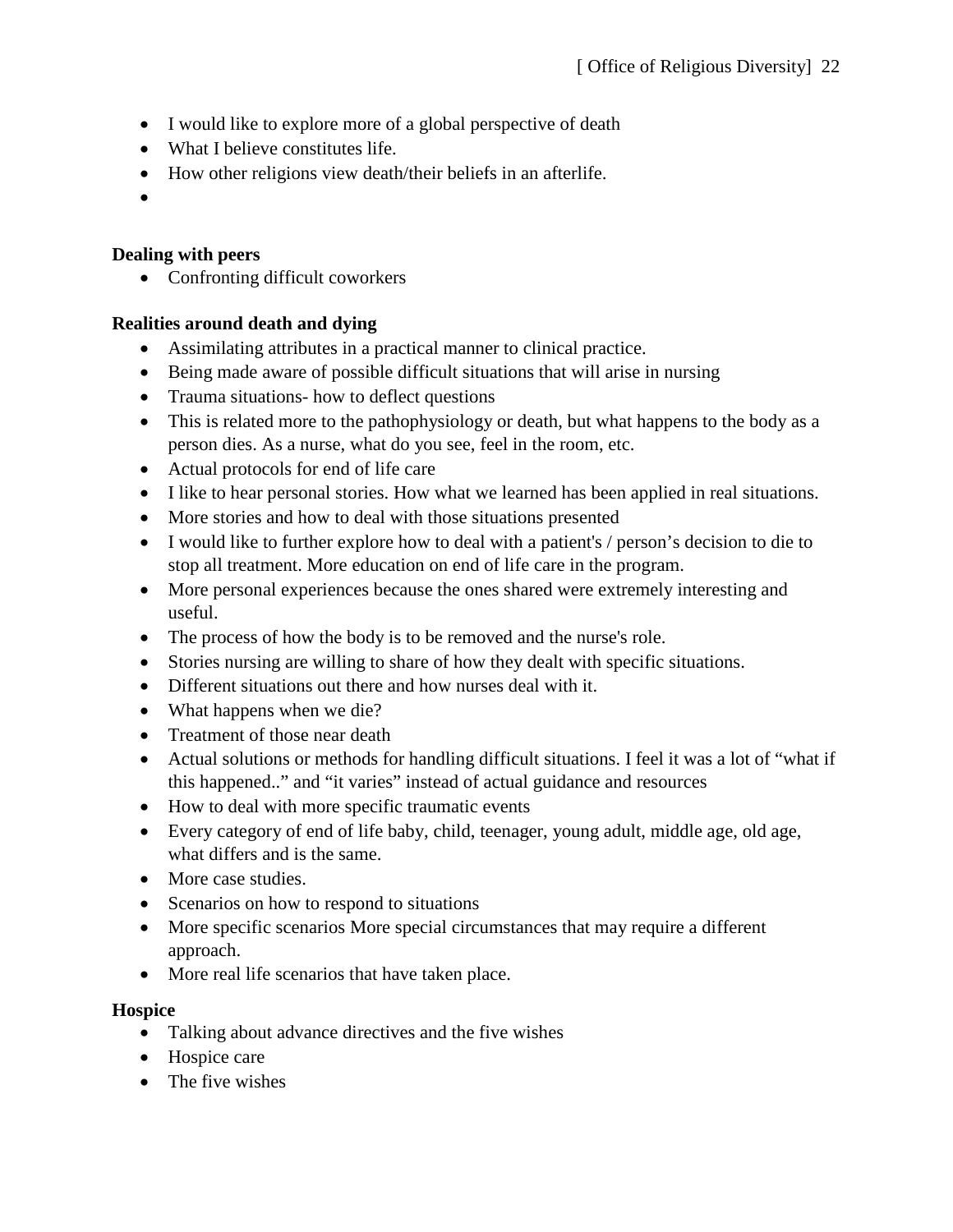• Probably would fall under a different course/lecture but legality of end of life decisions/wishes

## **Other**

- All of it
- Not sure.
- Not sure
- I don't know- this is a hard concept.
- At this time, I'm not sure
- Unknown
- I don't have any recommendations or anything I would want to explore further. I think this talk perfectly summed the important information. It was excellent.
- Not sure. I think I'll learn more when I get in the field.
- Was not for me. I am a compassionate person and I think I will make a great nurse but I am uncomfortable in emotional situations and this presentation was actually painful for me. I am sure it was helpful for others so please don't take it personally.
- The fact that death is not always "pretty"
- I feel as though with more experience I'll get better at being a pastoral nurse.
- •
- I think my exploration has to do with my inner journey; a lot of things I need to let go so that I can move forward positively for me and those around me.
- I feel like we covered everything that I had questions about
- Nothing- very comprehensive
- I would like to explore the whole concept further. Three hours wasn't enough for me. It was very interesting.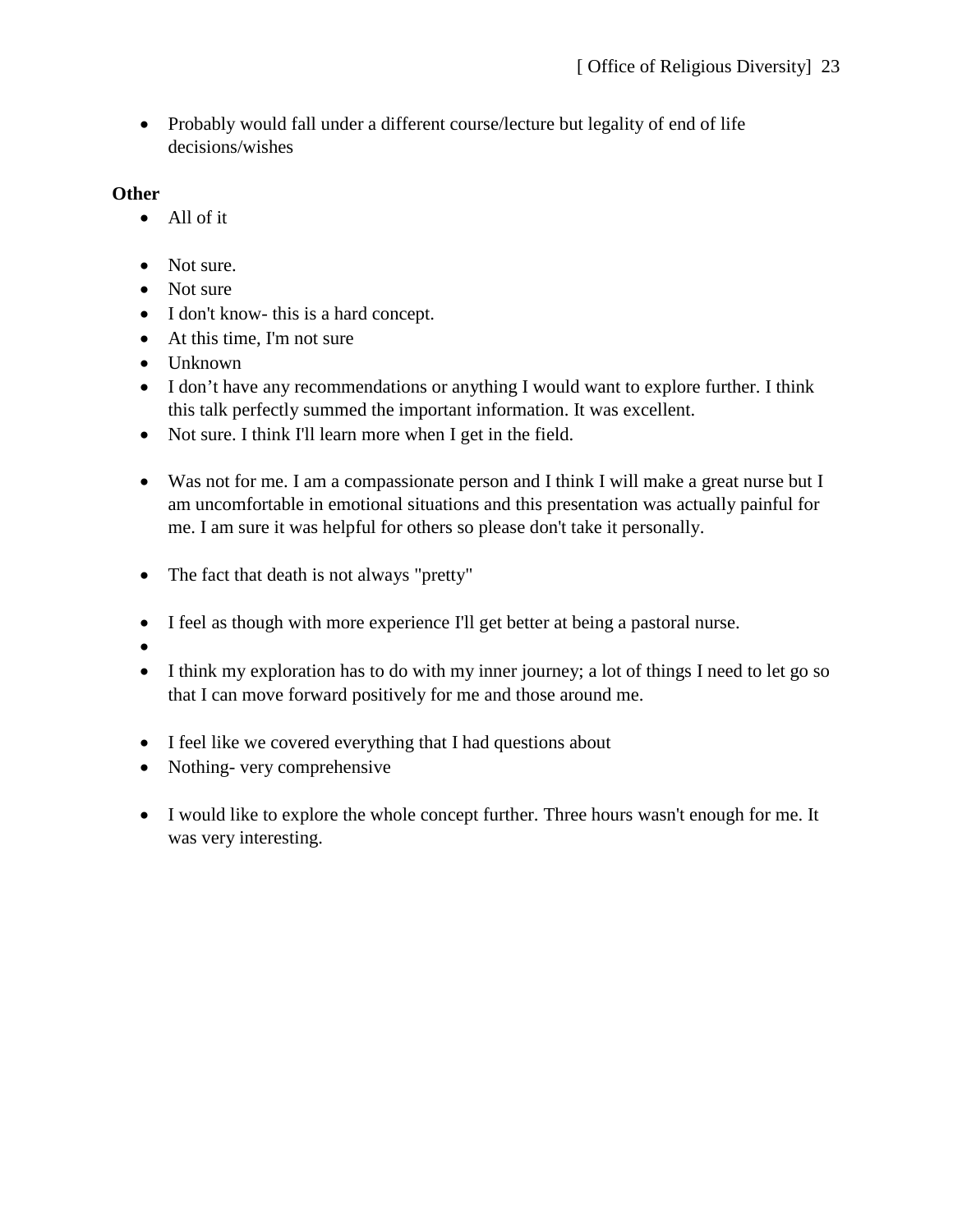# **Appendix VI Survey Question #3 Responses**

3. What would you tell your friends/colleagues about this presentation and/or what you learned? (99 responses)

- I would tell them about how eye opening it was and how This presentation tells the truth and prepares you for what is really going to happen in this career
- Nursing is about being there for patients and how possible it is being the best caregiver at times but at times, it's a lot harder than it looks to do that.
- It is eye opening about the career of nurses and what they go through but it is a presentation that is worth listening to.
- That is was extremely helpful and that I learned a lot from it
- That it was very thought provoking, emotionally raw, but very educational
- This is an essential presentation for healthcare students.
- It was very helpful
- It was kind of long but there was useful learning experience.
- It was about EOL and compassionate care-giving
- That you had some crazy stories. It was enjoyable and I think beneficial but I guess I won't know until I'm in it.
- Was worthwhile to talk about
- Bring tissues…
- I agree that these things need to be addressed in nursing school. More so.
- I would tell them about how eye opening it was and how nursing is not all about academics
- This presentation tells the truth and prepares you for what is really going to happen in this career
- It is eye opening about the career of nurses and what they go through but it is a presentation that is worth listening to.
- That is was extremely helpful and that I learned a lot from it
- That it was very thought provoking, emotionally raw, but very educational
- This is an essential presentation for healthcare students.
- It was very helpful
- Really important stuff to talk about. See that every day could be rewarding, whether it was a good or bad day. But don't view yourself/your role in a grandiose saving-the-world type of way.
- It was beneficial.
- Interesting discussion.
- Extremely useful and thought provoking.
- I was moved today. I learned it's okay to be me, that I am, in the field I'm going into
- It is a good reality.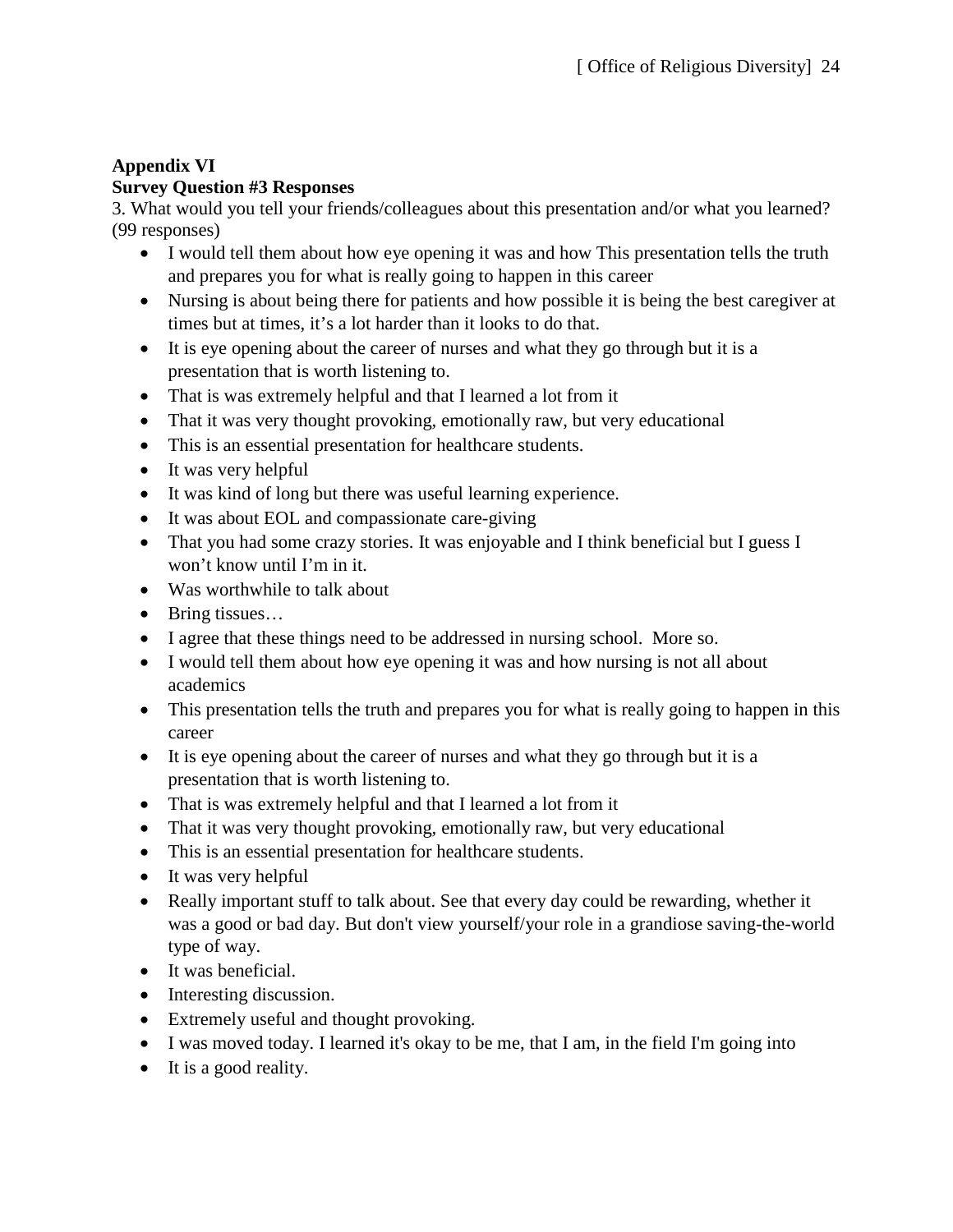- There things are tough but it is natural and we can't get away from it. We have to be open.
- It's about exploring pastoral nursing. It needs to be a part of your nursing.
- It was great. Wish it could have gone longer and/or been more personal.
- Highly recommended; this topic is very important to talk about even though it is difficult.
- Helpful, eye opening
- Worthwhile and very important in the nursing profession
- Death can only be understood when you live it.
- How important End of Life care is to the nursing process.
- Wow! Still ready to become a nurse??
- Amazing speaker and discussion. The heartfelt and thoughtful approach made a huge difference.
- It was tough emotionally but worthwhile to discuss and explore
- It is okay to be emotional as long as it does not interfere with your job.
- The complex nature of pastoral care.
- It was helpful even if it was difficult at times.
- Much needed; help with self-evaluation on own opinion on end of life; it's raw and emotional
- It was an excellent discussion that could pertain to anyone!
- It is very helpful to discuss what may/will happen in our nursing career
- Good presentation; grounds you
- As draining as it was emotionally, it had to be done
- This is something we will be dealing with as nurses and to think about how they would respond in that situation.
- I would tell them that it was sad but it was very good, important and educational
- That it was intense but necessary.
- It's very real and RAW!!! It will dig out emotions and place them on the surface.
- It was extremely beneficial and I appreciated the honestly and realness of the presentation.
- It made me feel confident on how to professionally approach and deal with a death/dying situation. Made me feel a sense of "call" and "service" to help people during these times.
- It was very informative and emotional
- I didn't realize we could serve as a guide in EOL. It was eye opening
- The presentation helps us to think of responsibilities we will have as nurses that we did not explore previously.
- That it prepares you mentally for some things we will encounter in our career.
- Good wholesome knowledge. A topic that needs to be addressed more frequently.
- That death doesn't need to be scary, and that it is a very rewarding experience to share with a patient and their loved ones.
- It was a great presentation. Topic is hard but I was engaged the whole time. The presentation brought to surface as a reminded to treat others with kindness and dignity.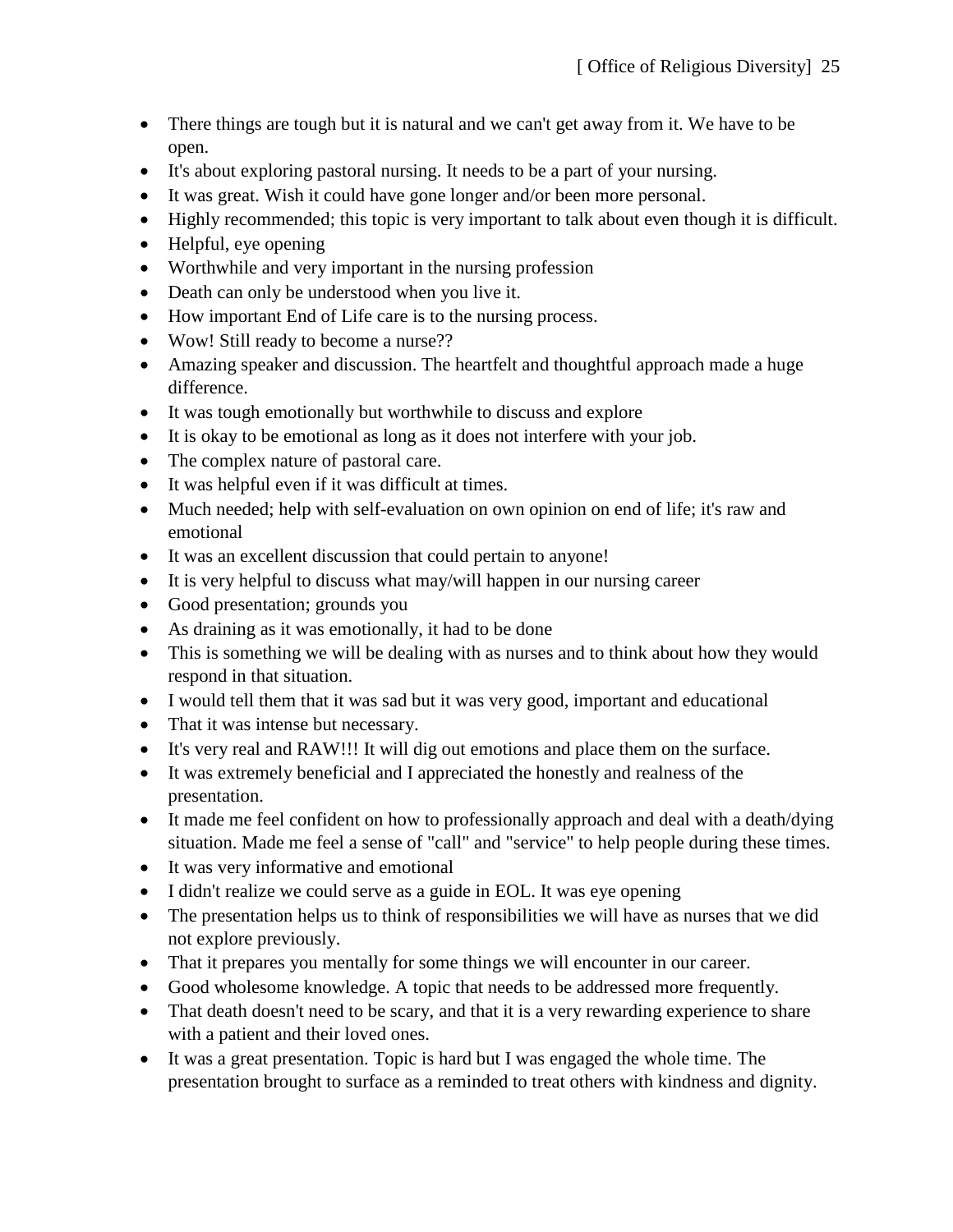- It was very helpful to touch base and get in tune with personal feelings and perceptions as well as highlight better strategies.
- End of Life care is very complicated and emotional and every case, patient and family are different
- Absolutely loved it. You were fantastic and authentic. I learned so much and this should be required part of course for all nursing schools.
- It is emotional, come prepared.
- It was great and Diane is very motivational and encouraging.
- So helpful, made me think and explore where I'm at.
- I would tell my peer about how to handle death. The "d" word and how people try to avoid it.
- Absolutely informative. Great stuff!
- That it helped me understand how I can be helpful through this process with skills I already have.
- Insightful, heartfelt, authentic. :)
- Very good discussion, very insightful.
- It was interesting to see what other experiences with death and dying were. I would tell them each person responds different and be authentic.
- It was emotional and deep, but needed.
- That it was a healthy discussion on death and dying.
- Comforting, helpful and thought provoking.
- It is eye opening and immersive most excellent
- Nursing is a journey everyday will be something new and hard and we can't do it alone. I will need a support system for those hard days and also people to share the good days with.
- Very informative and good preparation for career
- It was very emotional, but so critical for the role of nursing. I will certainly be bringing pastoral care into my care as a nurse
- Gave great perspective on our role as pastoral caregivers and gave me a stronger sense of purpose.
- as very enlightening and encouraged self-reflection
- Very informative Diane was very good at presenting the information
- Very meaningful, good foundation.
- It's deep! There's an answer within a question for every question that's asked.
- I would tell my peers about all the resources we have available and how important it is to know ourselves and what we can handle.
- I would tell them that it was a great presentation for not just us as nursing students, but would be good for anyone to listen to since every person will experience death at some point.
- Definitely how well pastoral care can be
- That is was helpful and humbling to have such an open and honest conversation about something a lot of people say is taboo to speak about.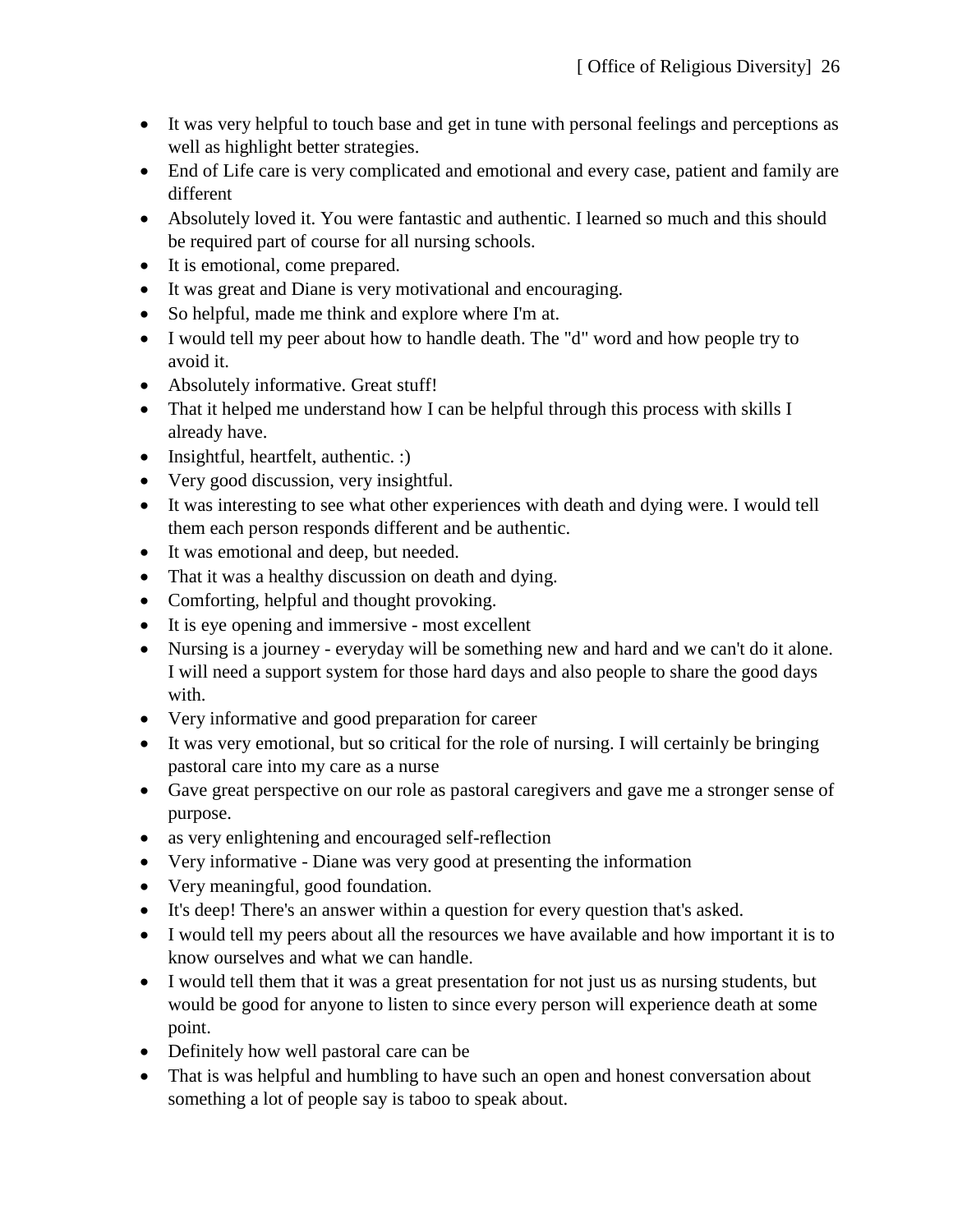- That it is very heavy and unexpected emotions/realizations may come up, but that I found it necessary to hear about death and how we as individuals and as nurses need to advocate for our patients and support them but also take a step back and breathe; process
- I never really heard about pastoral care and how that I know what it is and how it plays an enormous role in nursing. I can explain to my peers the importance other than practical nursing care for patients in need
- It was helpful. I think that being in the field and experiencing how to support patients will be different however.
- I would tell all my friends they should listen in on this type of discussion. It is very informative.
- It's very necessary to understand the depth of nursing. It's an amazing presentation and discussion - very powerful
- The role of the nurse is more than many people have a stereotypical notion of
- It's intense and also very important.
- That to be present and authentic you have to explore your own beliefs
- It was really good for someone who hasn't dealt much with death. It really makes it feel real
- The pastor was very informative and spoke from the heart.
- Its' real, intense, and might make you a bit uncomfortable.
- It's an excellent presentation and essential for we as nurses to understand before our journey of practice in real life health care settings.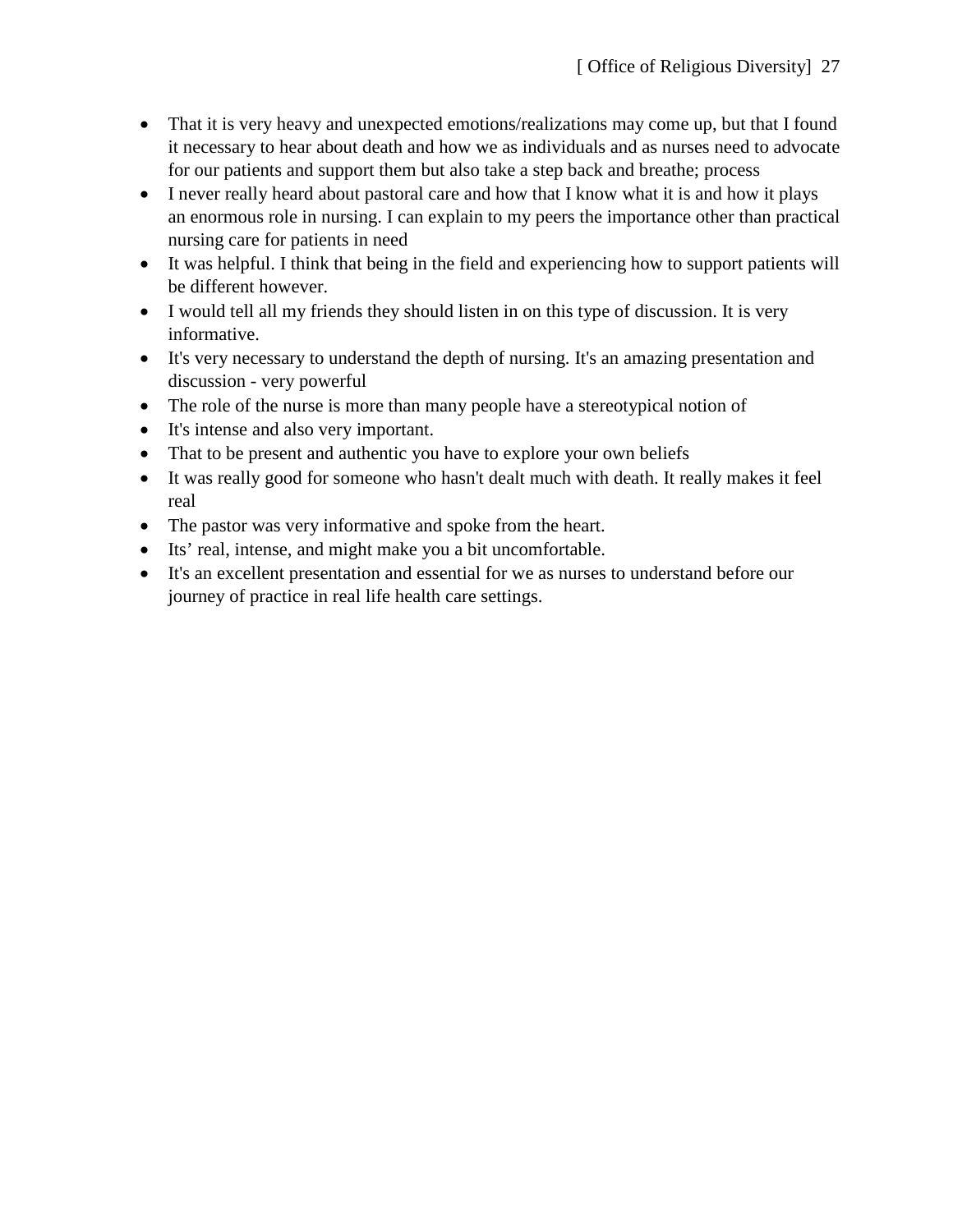# **Survey Question #4 Responses**

4. What were the most helpful parts of this presentation? (127 responses)

- The vivid scenarios/ descriptions
- Stories. It's useful to be able to put myself mentally in the situation
- Personal stories illustrating how real things can get
- Just the fact that it happened. Important to think about, confront, and develop beliefs about.
- Discussing how to talk to patients about dying.
- Getting in touch with the emotional aspects of nursing and dealing with death
- Talking about handling moments of death with patients
- It was beneficial to hear real-life situations regarding nursing and how to cope and react
- Actually talking about emotions instead of teaching us to suppress them
- Understanding what it means to provide pastoral care
- When you answered our questions of our fears for dealing with death and dying in our future work.
- Advice on how to deal with death
- Scenarios. It covered a topic that needs to be covered... very informative and can see being helpful in the future.
- I need to know my resources that will later help me in my nursing career
- I really enjoyed the case studies and application of material
- Scenarios and appropriate action
- How crying can be good
- Discussing death because it is one of the things I fear the most in my life and professional career
- Being made aware of possible difficult situations that will arise in nursing
- Talking about handling moments of death with patients
- The stories and advice/ helpful hints/ tips to being a great nurse
- Understanding the methods to guide a person through the death and dying process
- Don't be afraid to feel
- The different tips towards being a great pastoral caregiver/nurse
- Good open discussions. Going through our role and helpful things to say to people that are dying.
- Emphasis on Vincentian identity and genuineness and empathy.
- Everything! Being told it's okay to be emotional. Diane's impersonations about what we might see and hear.
- Sharing stories and putting in perspective all the situations we will have to deal with.
- The answering of our questions.
- The Q&A portion was very helpful.
- I liked how open minded and non-judgmental Diane was
- Understanding available resources to us as nurses
- Group scenarios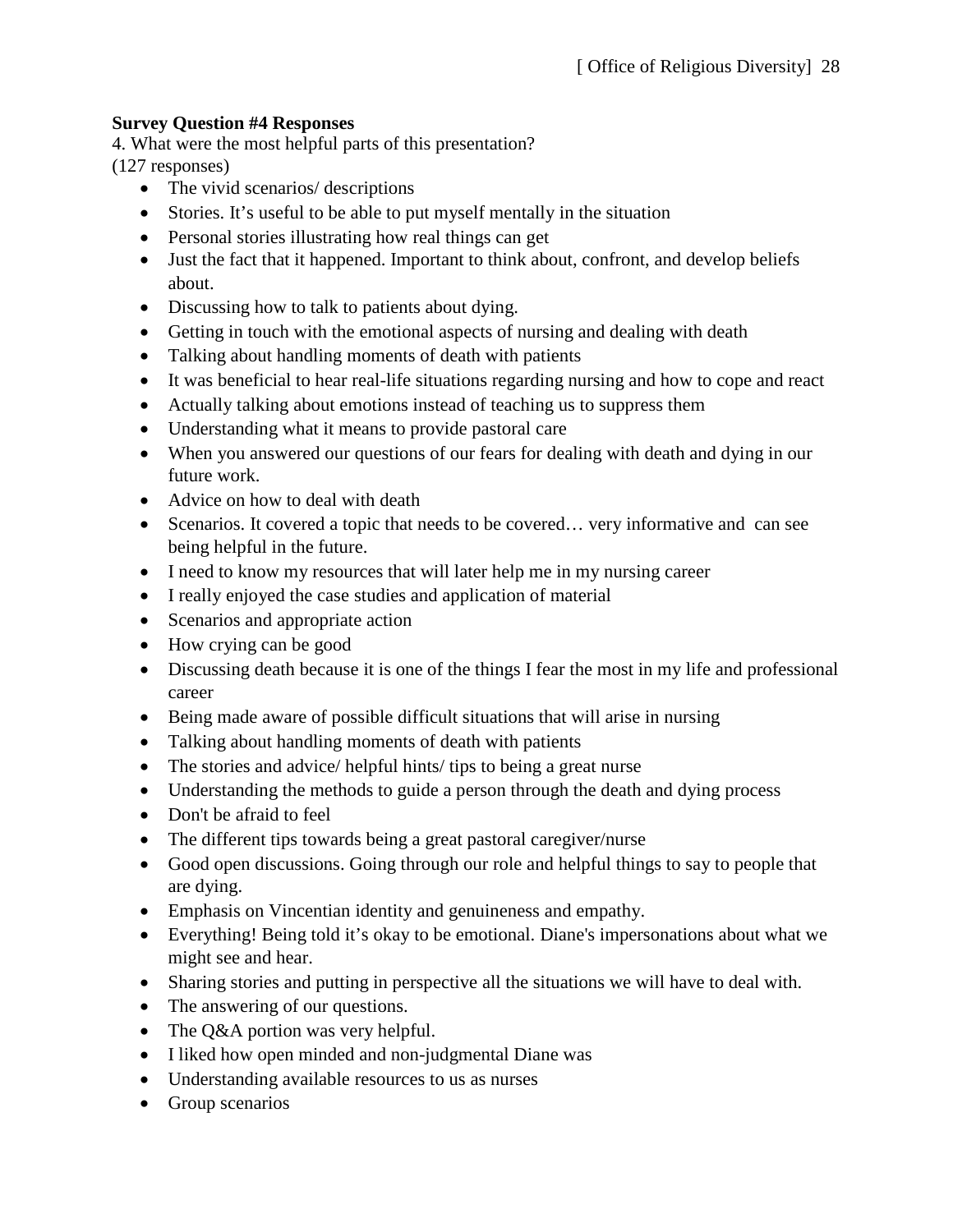- Discussing that one truly does not know what to expect or understand how they will feel during EOL's as each EOL is unique to individual and that family.
- Discussing our own questions on how to deal with End of Life.
- Being able to openly speak on death and just release.
- Discussion of how to respond / act during / after a recent death
- Pastoral caregiving and how to handle certain situations.
- How to maintain professionalism
- Naming off the components of pastoral care/agency and answering our questions
- Helpful phrases/responses to death situations
- The different tips towards being a great pastoral caregiver/nurse
- The honesty and openness about how to remember to be authentic in your expression of emotion to families re: death, dying
- The upfront manner of her discussions. The things we may and will face in personal life and in the medical field.
- I think the most helpful part was understanding that it's okay to show emotion with the patient and family and to ask for help/guidance at the most crucial times
- I think closing with discussion of real life scenarios was very helpful for us as future nurses. It was a good way to prepare us for what we will face.
- Writing down questions and answering them
- Learning how effective pastoral care is
- Discussing how it is okay to be overcome with emotion in front of patients/family -all part of being authentic
- Learning how to communicate with patients and their families during a difficult time
- What your role as a nurse is during the end of life process
- Removing some anxiety surrounding death; inviting us into accompanying the dying and families
- Addressing death, I think a lot of people avoid the subject.
- The whole thing.
- Honesty of Pastor Diane. True life examples that will help us once we get into the field.
- Encouragement from Pastor Diane that we can do this.
- I enjoyed hearing some of the real life experiences of both the students and Rev. Diane
- Having all of the questions on the board answered
- Knowing/learning my authority and how to find resources
- I have never really taken the time to think about death and dying so this opened my eyes to it.
- Guidance on how to deal with dying patients
- Going over the questions we were concerned about regarding death
- The feeling and acknowledgement we are not alone in our feelings and experiences
- How to be reassuring but realistic
- Discussion about pastoral nursing.
- Answering the questions we had.
- Learning about praying.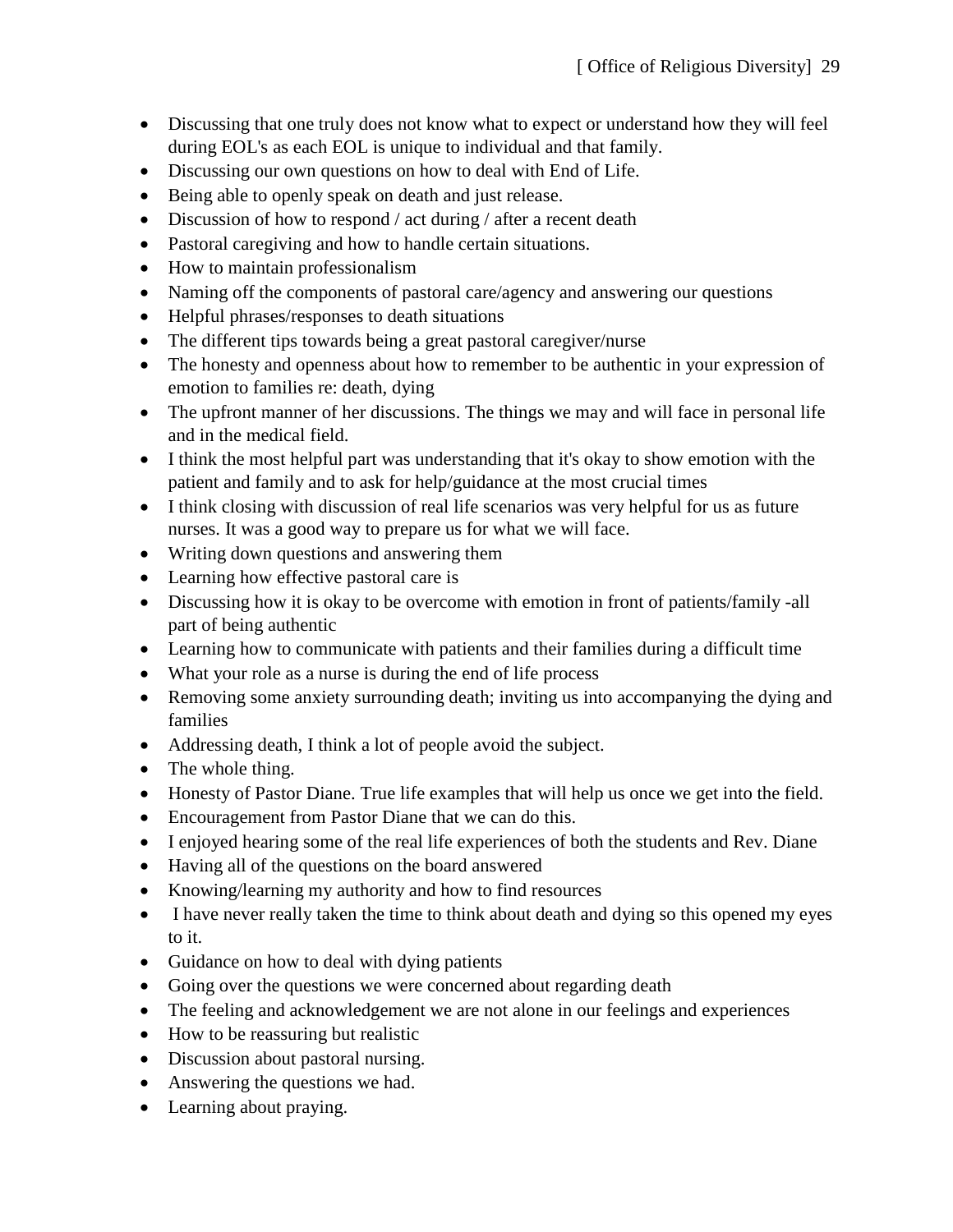- Getting ideas about what to prepare for (i.e. What do you do, praying questions to ask, how to think though things)
- The most helpful part of the discussion was listening to ideas of how to handle certain circumstances.
- The examples and discussions.
- How to handle your feelings and crying as a nurse when you lose a patient
- I loved the advice, approaches on how to respond to situations and still be spiritual but not pushy.
- Discussion, it is a lot more helpful to discuss end of life issues rather than hear about them.
- Examples, conversations, and interacting amongst each other
- Really made me think about things I hadn't thought of
- The personal stories and key themes of what makes a great nurse, beyond being a practitioner.
- As a nurse how to react to the wishes of a dying patient. As well as dealing with family members.
- I enjoyed everything fully. You were an exceptional speaker and made the content bearable to navigate
- It's a tough topic to discuss. Bringing it out into open discussion is helpful by itself.
- Everything! Thank You!
- Discussing the ways in which we can approach death and the importance of being authentic in your faith and emotions
- Hearing other's viewpoints on how to address various issues
- The stories and advice/ helpful hints/ tips to being a great nurse
- Understanding the methods to guide a person through the death and dying process
- End of life care for various religions
- To freely discuss about personal experiences and understand variety of real life experiences that individuals experienced.
- All of it
- The emotion
- Understanding the importance of really paying attention to what the patient is saying.
- The most helpful was knowing that emotions do matter
- The conversations our class had
- The informative part about different death/religious practices
- Learning how to handle situation of death-most of this content didn't ever occur to me
- Advice on how to conduct yourself
- All of it. Diane is an amazing teacher
- Learning that comforting is part of nursing
- Realizing how to appropriately approach prayer with a patient with certain religious beliefs
- Hearing real stories and taking student questions and addressing each.
- Most helpful was our guest telling us the reality not sugar coating anything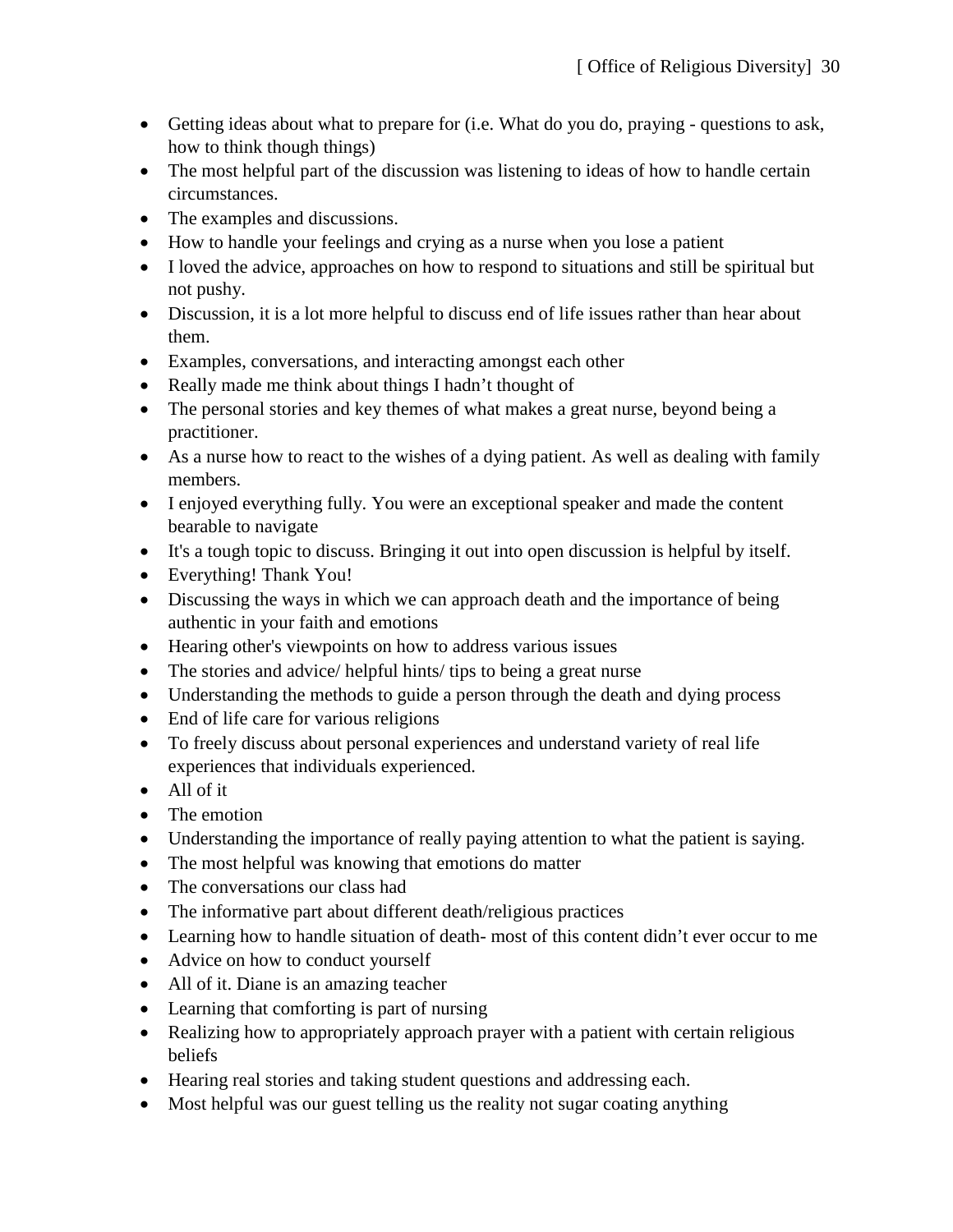- The "role-playing"
- The case scenarios and the daunting questions of what would you do
- Discussing different scenarios and how to react
- I really found the real life scenarios helpful. They were a good reality check.
- Practical action to take
- The stories told and just the geniuses of the conversation. There was no sugar-coating
- Real life stories and advice on how to react in situations
- Learning what not to say
- Emotions do matter.
- Telling us the reality and not sugar-coating anything.
- Mental health resources will be very helpful
- The case scenarios and the daunting questions of what would you.
- Relatable stories. The openness and honesty of Diane.
- How to ask questions and get the conversation started since it's so sensitive
- How to keep professional in situations like death
- The differences in religions
- All of it. Very eye opening, thoughtful, deep.
- How to deal compassionately with death and end of life situations
- Pastoral attributes of a nurse
- How to interact with the family of the dying.
- The entire discussion was very helpful, exactly what we needed to be the best nurse we can be. All was helpful.
- The question and answer section on different scenarios.
- Realizing how much EOL nurses deal with. It's at all aspects and responses as nurses matter greatly
- The real life situations taking it out of the group to get others' opinions to better be able to assess a situation. Also answering our concerns.
- The actual death and dying practice of different faiths and cultures
- End of life care for various religions
- I really enjoyed the case studies and application of material
- The different religious practices
- How to communicate with families facing death
- Different religious practices. Learning tools on how to deal with death and dying.
- Just being exposed to death and the idea of it. It's something I have never taken the time to think about.